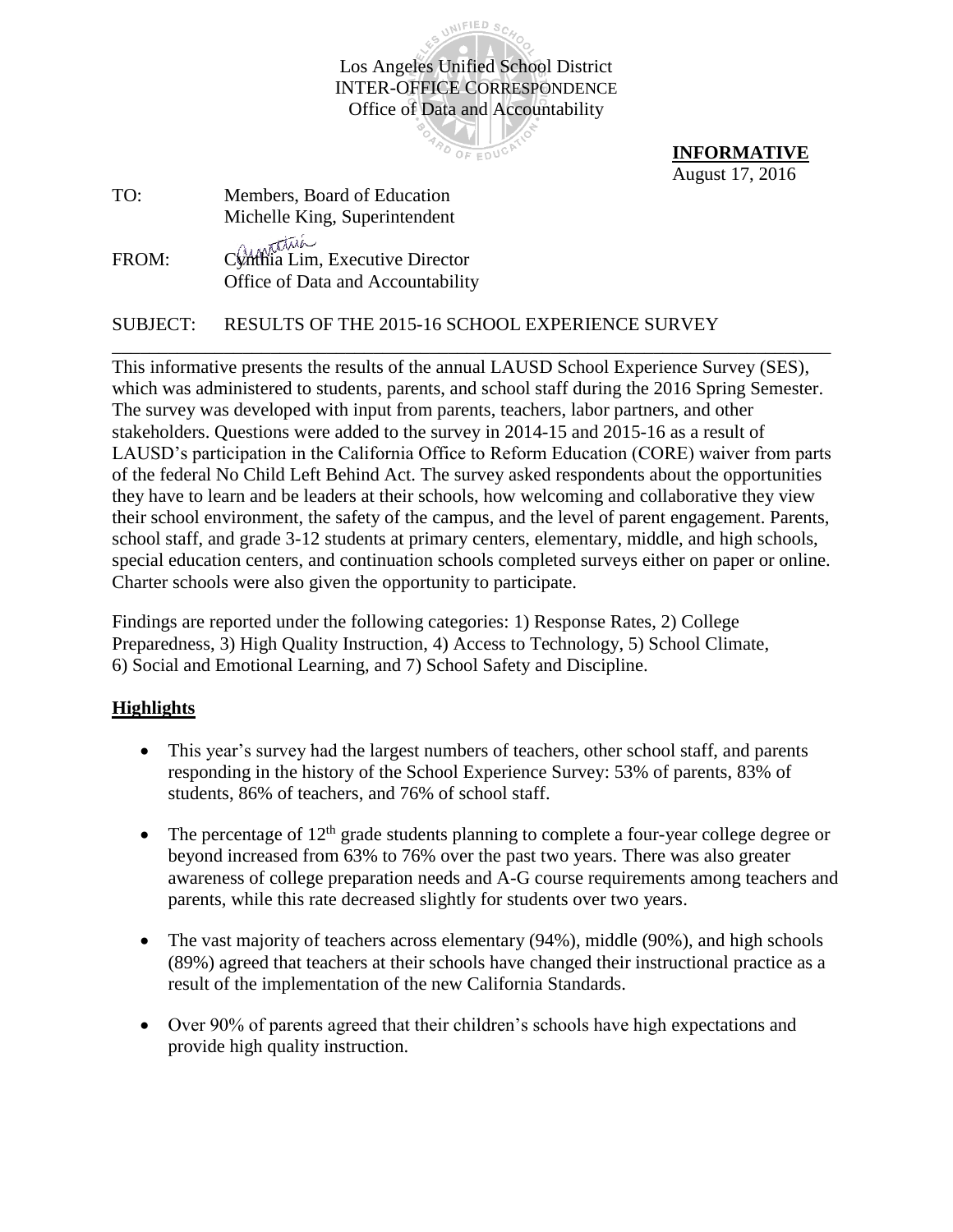- Most teachers said that they are comfortable supporting instruction with the use of technology at elementary (79%), middle (84%), and high schools (87%). Roughly half of students reported using the Internet once a week or more to find information for assignments.
- The percentage of teachers who agreed that "teaching social and emotional skills is happening school-wide" increased across all grade levels. The increase was largest at high schools, where agreement nearly doubled from 18% to 35% in two years.
- Over 90% of parents said that their children were safe on school grounds. Students agreed at lower rates at elementary (85%), middle (65%), and high schools (63%).

### **Response Rates**

Exhibit 1 shows that participation rates on the survey among students, parents, and school staff increased from school years 2011-12 to 2015-16, with the highest rates across all stakeholders in 2015-16. Teachers had the highest participation rate of any group at 86%. Parent participation increased by 13 percentage points from 2014-15, resulting in a participation rate of 53% in 2015- 16. Response rates for teachers and all school staff more than doubled from 2013-14 to 2015-16. Student participation rates also increased, but at a slower pace.



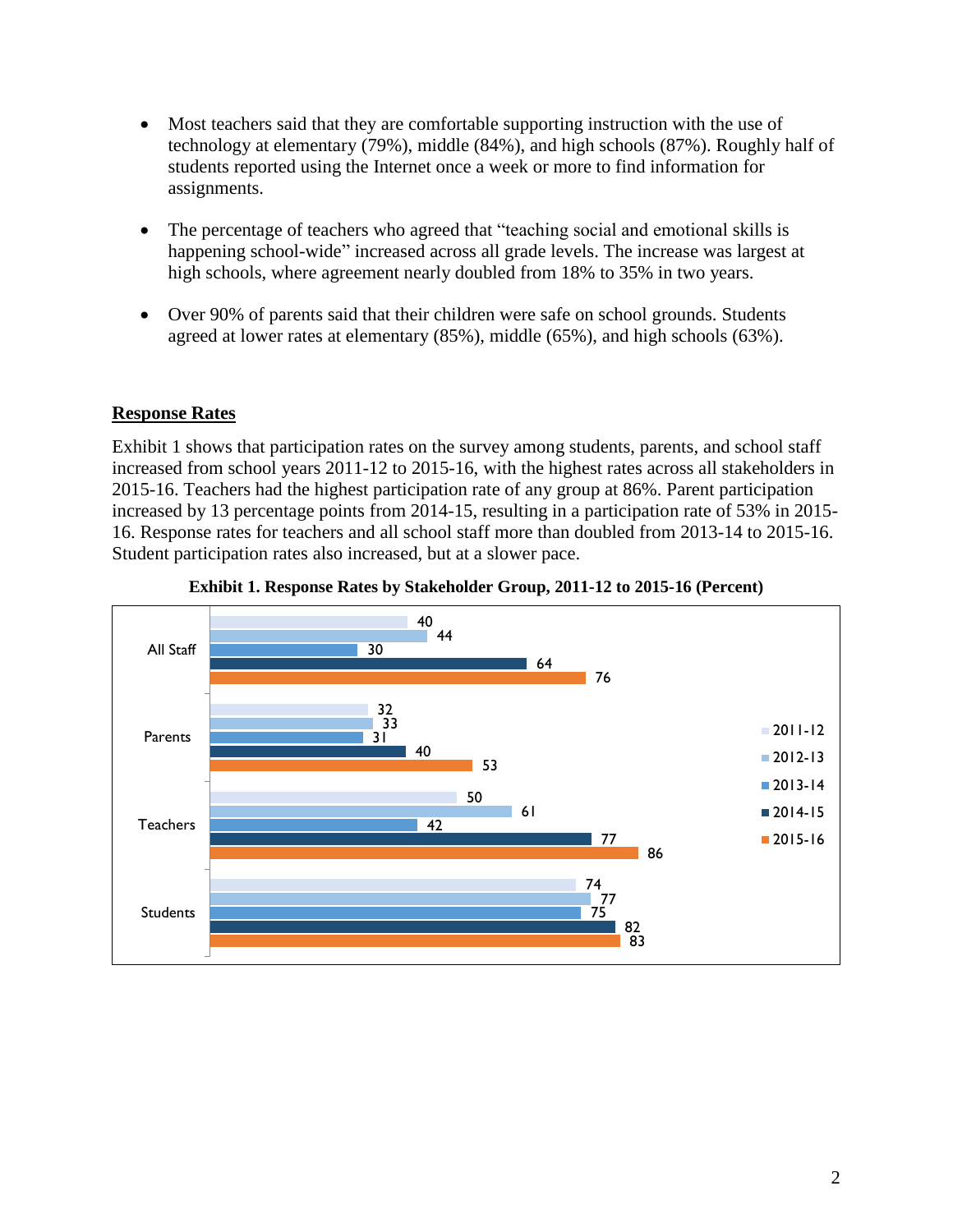In terms of raw numbers, the counts of school staff and parents who participated in 2015-16 increased substantially over 2014-15 (Exhibit 2). In the 2015-16 school year, the largest numbers of teachers, other school staff, and parents responded in the history of the School Experience Survey. The trend graphs highlight the increases in the number of school staff and parents participating over time, as well as a slight decrease in students despite their increased response rate due to declining enrollment.

| Group           | $2011 - 12$ | $2012 - 13$ | $2013 - 14$ | $2014 - 15$ | $2015 - 16$ | <b>Trend</b> |
|-----------------|-------------|-------------|-------------|-------------|-------------|--------------|
| <b>Students</b> | 339.321     | 326,685     | 303.907     | 324.094     | 311,802     |              |
| <b>Teachers</b> | 13.948      | 15,007      | 12,964      | 19,772      | 22,308      |              |
| All Other Staff | 6,960       | 7.983       | 5,686       | 13.978      | 19,268      |              |
| <b>Parents</b>  | 175,966     | 157,344     | 139,689     | 186.225     | 231,365     |              |
| Total           | 536,195     | 507,019     | 462,246     | 544,069     | 584,743     |              |

**Exhibit 2. Number of Survey Participants, 2011-12 to 2015-16**

The survey was administered only to students in grades 3 through 12 at traditional public schools and affiliated charter schools, $<sup>1</sup>$  with students in elementary schools taking the elementary version</sup> of the survey and students in middle and high schools taking the secondary version. <sup>2</sup> There were 758 schools with students who participated in the School Experience Survey. Comparisons across grade levels and subgroups in this report are intended to highlight differences among students' responses to the survey. The counts and percentages of students by subgroups are shown in [Exhibit 3.](#page-2-0) The vast majority of students who participated in the School Experience Survey were socioeconomically disadvantaged (78%) or Latino (73%).

| Subgroups by            | Count   | %    | <b>Subgroups</b> | Count   | %   |
|-------------------------|---------|------|------------------|---------|-----|
| Program                 |         |      | by Ethnicity     |         |     |
|                         |         |      | African          |         |     |
| <b>English Learners</b> | 62,067  | 20%  | American         | 24,033  | 8%  |
| Socioeconomically       |         |      |                  |         |     |
| Disadvantaged           | 243,697 | 78%  | Asian            | 12,729  | 4%  |
| Students with           |         |      |                  |         |     |
| <b>Disabilities</b>     | 35.744  | 11%  | Latino           | 228.691 | 73% |
|                         |         |      |                  |         |     |
| Foster Youth            | 5.164   | 2%   | White            | 28,274  | 9%  |
|                         |         |      |                  |         |     |
| <b>All Students</b>     | 311,526 | 100% | Other            | 17,799  | 6%  |
|                         |         |      |                  |         |     |

 $\overline{a}$ 

<span id="page-2-0"></span>

|                                      | <b>Exhibit 3. Student Demographics for the 2015-16 School Experience Survey, Grades 3 - 12</b> |      |                                  |         |      |                     |         |      |  |  |  |
|--------------------------------------|------------------------------------------------------------------------------------------------|------|----------------------------------|---------|------|---------------------|---------|------|--|--|--|
| Subgroups by<br>Program              | Count                                                                                          | %    | <b>Subgroups</b><br>by Ethnicity | Count   | %    | <b>Grade Levels</b> | Count   | %    |  |  |  |
| <b>English Learners</b>              | 62.067                                                                                         | 20%  | African<br>American              | 24.033  | 8%   | Elementary (3-5/6)  | 123.878 | 40%  |  |  |  |
| Socioeconomically<br>Disadvantaged   | 243.697                                                                                        | 78%  | Asian                            | 12.729  | 4%   | Middle (6-8)        | 84,128  | 27%  |  |  |  |
| Students with<br><b>Disabilities</b> | 35.744                                                                                         | 11%  | Latino                           | 228.691 | 73%  | High (9-12)         | 103.520 | 33%  |  |  |  |
| Foster Youth                         | 5,164                                                                                          | 2%   | White                            | 28.274  | 9%   | Total               | 311,526 | 100% |  |  |  |
| All Students                         | 311,526                                                                                        | 100% | Other                            | 17.799  | 6%   |                     |         |      |  |  |  |
|                                      |                                                                                                |      | Total                            | 311,526 | 100% |                     |         |      |  |  |  |

| Count   | %   | <b>Grade Levels</b> | %                                                |
|---------|-----|---------------------|--------------------------------------------------|
|         |     |                     |                                                  |
| 24,033  | 8%  | Elementary (3-5/6)  | 40%                                              |
| 12,729  | 4%  | Middle (6-8)        | 27%                                              |
| 228.691 | 73% | High (9-12)         | 33%                                              |
| 28,274  | 9%  | Total               | 100%                                             |
|         |     |                     | Count<br>123,878<br>84,128<br>103.520<br>311,526 |

 $<sup>1</sup>$  The School Experience Survey was not administered at early education centers or adult schools, and was optional</sup> at independent charter schools. This report excludes results from independent charter schools.

<sup>&</sup>lt;sup>2</sup> Elementary schools with K-6 configurations administered elementary surveys to all students. Sixth grade students at middle schools or at span schools (e.g., having a K-12 or 6-12 configuration) took the secondary survey.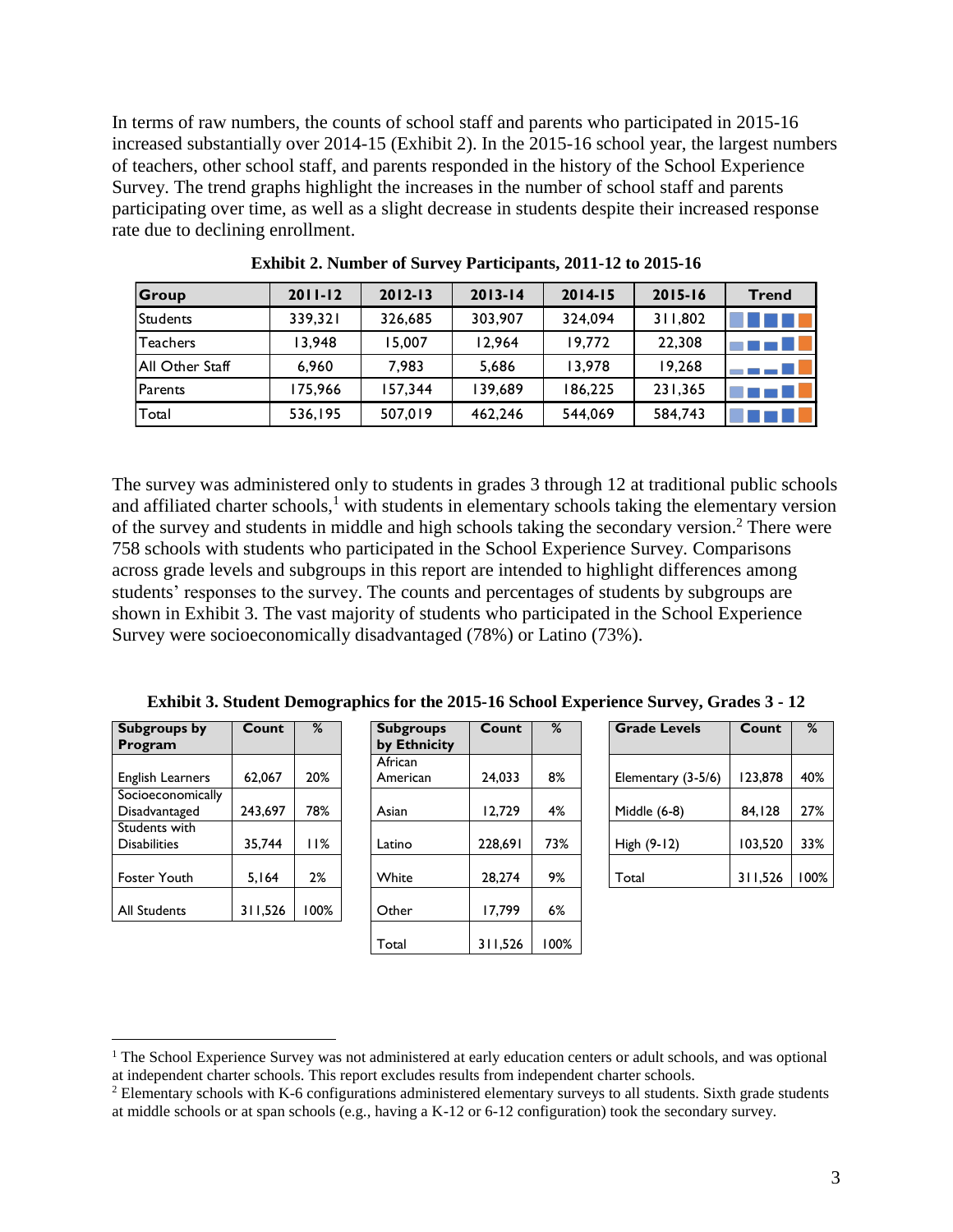## **College Preparedness**

 $\overline{a}$ 

To address the goal of college and career preparedness, all respondents were asked if they agreed with the statement "Adults at this school expect students to attend college." Among students, agreement increased slightly for elementary and middle schools, and remained steady compared to 2014-15 for high schools. Rates of agreement increased to at least 95% amongst all adult groups (parents, teachers, principals, and staff) [\(Exhibit 4\)](#page-3-0).

<span id="page-3-0"></span>



In addition, while 78% of students believed that adults had college expectations for them, the percentage of students who expected to complete a four-year degree or beyond was lower, ranging from 56% in elementary to 70% in high school in 2015-16 [\(Exhibit 5\)](#page-4-0). However, the percentage of 12th grade students expecting to complete a four-year degree or higher increased from 63% to 76% in the past two years.

<sup>&</sup>lt;sup>3</sup> In this report, the phrase "agreed with" refers to the percentage of elementary students who selected "agree a little" or "agree a lot" and secondary students who selected "agree" or "strongly agree".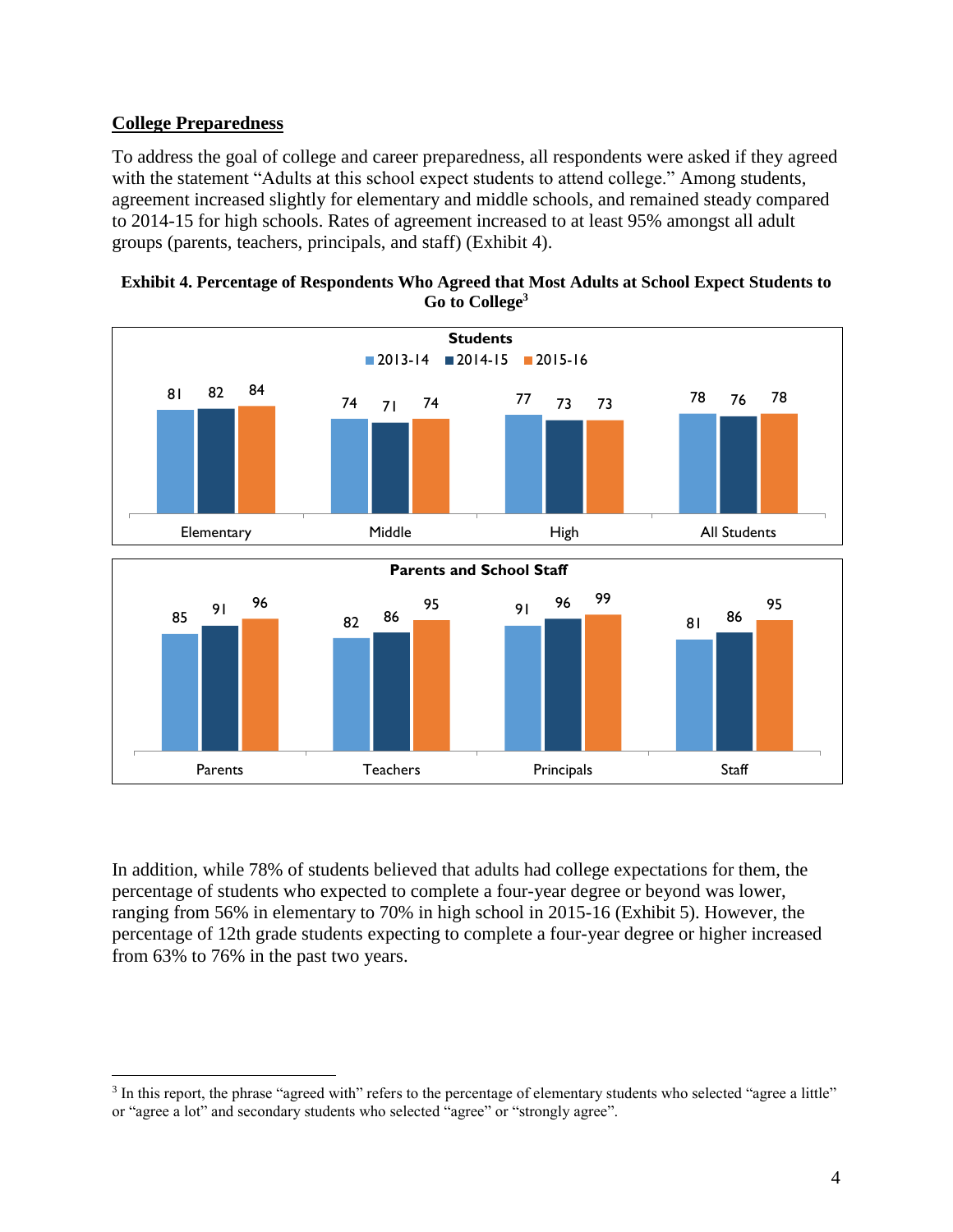<span id="page-4-0"></span>



Analyzing the data by student program and ethnic subgroups revealed substantial differences among students, shown in [Exhibit 6.](#page-4-1)<sup>4</sup> The subgroups by program include: socioeconomically disadvantaged (SED), English learners (EL), foster youth (Foster), and students with disabilities (SWD). Subgroups by program are shown with all students as a reference point because they are not mutually exclusive groups; ethnic groups were compared to one another. English learners and students with disabilities had much lower expectations for completing college than their peers did. Only 45% of English learners and 46% of students with disabilities planned to complete college, compared to 70% of students overall. By ethnicity, Latino students had lower (67%) expectations for completing college than Asian students did (82%).

<span id="page-4-1"></span>**Exhibit 6. Percentage of High School Students Who Planned to Complete a Four-Year Degree or Beyond by Subgroups (2015-16)**



 $\overline{a}$ 

<sup>&</sup>lt;sup>4</sup> The most positive and most negative responses are highlighted if there is a 5 percentage or more point difference.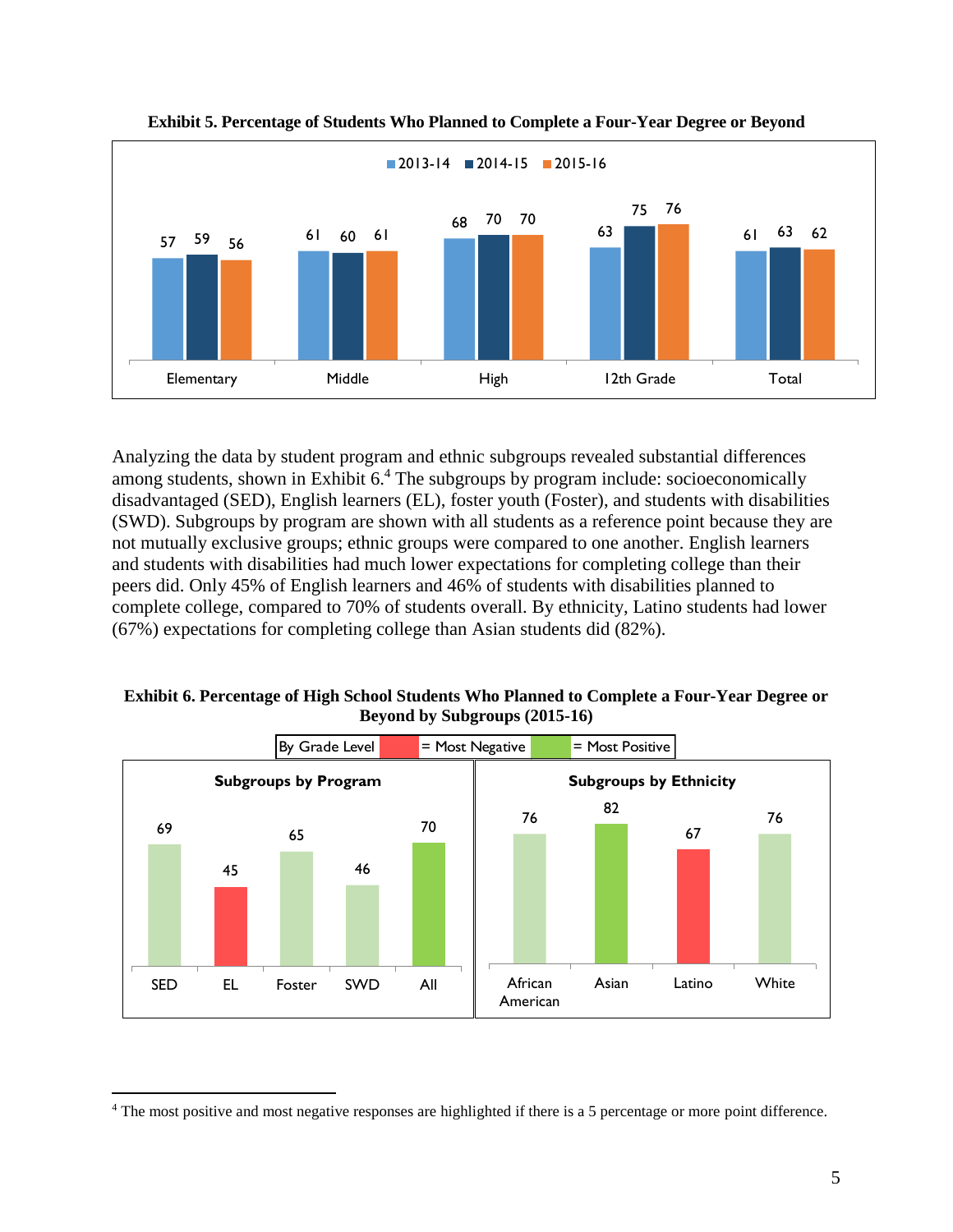Students were asked if school staff helped them "learn about getting into college" and if they knew the A-G courses they "need to take to get into college." High school students agreed more often than middle school students did on both items. Over three years, agreement among middle school students remained steady. However, agreement among high school students decreased by 6 percentage points on each item [\(Exhibit 7\)](#page-5-0).

<span id="page-5-0"></span>

**Exhibit 7. Percentage of Students Who Agreed that They Receive A-G Supports at School**

When broken out by subgroup, English learners and students with disabilities were less aware of the A-G courses needed to get into college, as well as their progress toward meeting A-G requirements, than their peers [\(Exhibit 8\)](#page-5-1).

#### <span id="page-5-1"></span>**Exhibit 8. Percentage of High School Students with Awareness of A-G Requirements by Program Subgroups (2015-16)**

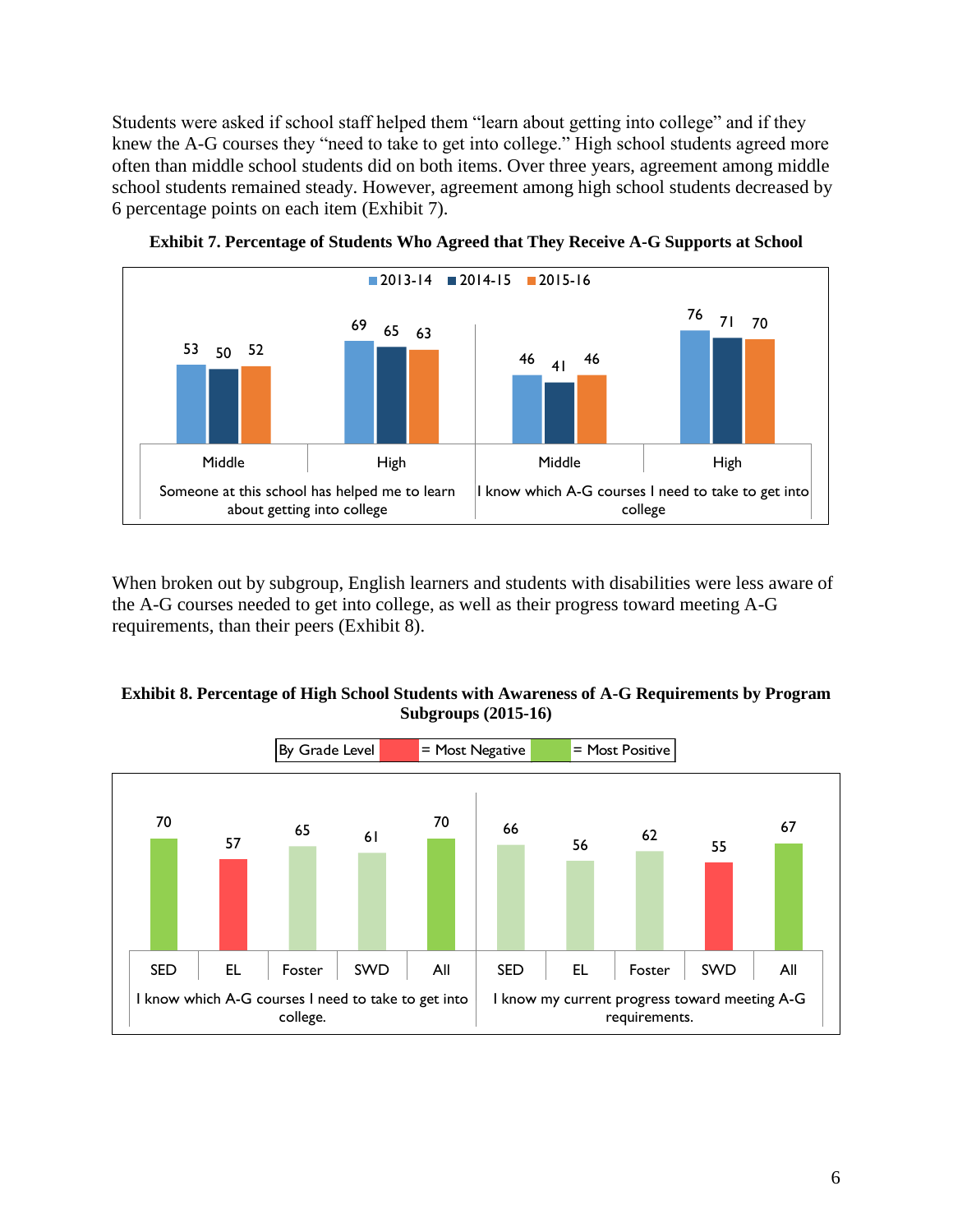Middle and high school teachers both showed increases in their own understanding of how their courses fit within the A-G course sequence and their comfort in communicating A-G course requirements to students and parents [\(Exhibit 9\)](#page-6-0). Over 80% of middle and high school teachers agreed with either statement. The gains made among middle school teachers were much higher than those of high school teachers.



<span id="page-6-0"></span>**Exhibit 9. Percentage of Teachers Who Agreed with Questions about Supporting A-G Attainment**

There were substantial increases in parents' agreement about receiving A-G and college planning support from last year to this year. The rate of agreement with the survey item "School staff helps me understand which A-G courses my child needs to attend college" increased by 7 percentage points, and the rates of agreement on receiving support for college applications and financial aid both increased by 10 percentage points. More than half of parents (51%) reported meeting with school staff to discuss their children's Individual Graduation Plan (IGP), a 3 percentage point increase from last year [\(Exhibit 10\)](#page-6-1).

#### <span id="page-6-1"></span>**Exhibit 10. Percentage of High School Parents Who Agreed with Questions about Receiving College Planning Support, 2013-14 to 2015-16**

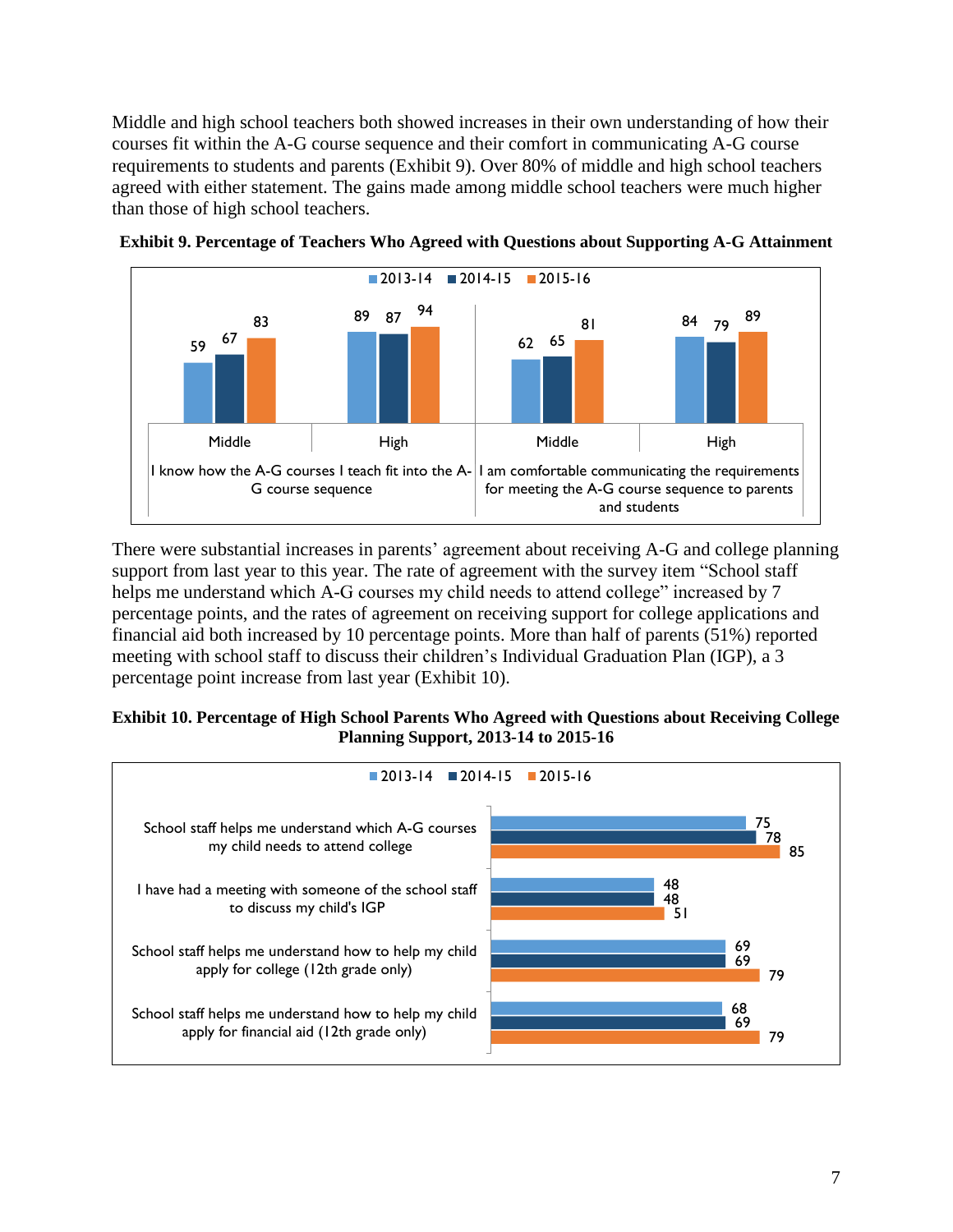## **High Quality Instruction**

 $\overline{a}$ 

Respondents were asked about implementation of the California Standards or the quality of instruction at schools. The California Standards, based on the Common Core State Standards, were first adopted by the State Board of Education in August of 2010, with a multi-year transition plan for training and test development. Standards-aligned assessments developed by the Smarter Balanced Assessment Consortium for English Language Arts and Mathematics were fully implemented in the  $2014-15$  school year.<sup>5</sup>

The English Language Arts standards emphasize building students' academic vocabulary, promoting the use of critical thinking, using text-based evidence, and increasing content knowledge through nonfiction. The Mathematics standards focus instructional time towards deeper understanding of specific topics, improving the coherence of topics across grades, and ensuring that students have conceptual frameworks that they can apply to new problems.<sup>6</sup> Instructional shifts have also been made in Science and Social Studies to enhance the use of critical thinking and technical content.

[Exhibit 11](#page-7-0) shows student agreement with statements about instructional shifts in English Language Arts, Mathematics, Science, and Social Studies. Overall, the level of agreement has been consistent across the years from 2013-14 to 2015-16, with some exceptions. Comparing across subjects, students agreed most with "In English Language Arts, we do a lot of writing." Students tended to agree less with "In Science, we make hypotheses and test them."

Agreement was highest at elementary schools and lowest at high schools across subjects. Elementary students had decreased rates of agreement over time across subjects. All grade levels agreed less with "In Science, we make hypotheses and test them" in 2015-16 than they did in 2013-14.

| <b>Exhibit 11. Percentage of Students Who Agreed with Statements about the California Standards</b> |             |             |             |                |               |  |  |  |  |
|-----------------------------------------------------------------------------------------------------|-------------|-------------|-------------|----------------|---------------|--|--|--|--|
| Percentage of Students Who Agreed with:                                                             |             | $2013 - 14$ | $2014 - 15$ | 2015-16        | 3-Year Change |  |  |  |  |
| In English Language Arts, we do a                                                                   | Elementary  | 92          | 87          | 88             | -4            |  |  |  |  |
|                                                                                                     | Middle      | 79          | 79          | 8 <sub>1</sub> |               |  |  |  |  |
| lot of writing.                                                                                     | High        | 75          | 76          | 76             |               |  |  |  |  |
| In Mathematics, we write sentences                                                                  | Elementary  | 89          | 87          | 87             | $-2$          |  |  |  |  |
| to explain how we solve math                                                                        | Middle      | 66          | 69          | 73             | 6             |  |  |  |  |
| problems.                                                                                           | <b>High</b> | 52          | 49          | 54             | 3             |  |  |  |  |
| In Science, we make hypotheses and                                                                  | Elementary  | 70          | 61          | 59             | -10           |  |  |  |  |
| test them.                                                                                          | Middle      | 64          | 58          | 6 <sup>1</sup> | $-3$          |  |  |  |  |
|                                                                                                     | <b>High</b> | 59          | 54          | 56             | $-3$          |  |  |  |  |
| In Social Studies, my teacher asks us                                                               | Elementary  | 85          | 80          | 80             | -4            |  |  |  |  |
| to think critically about why certain                                                               | Middle      | 70          | 70          | 73             | 3             |  |  |  |  |
| events took place.                                                                                  | <b>High</b> | 64          | 65          | 66             | 2             |  |  |  |  |
|                                                                                                     |             |             |             |                |               |  |  |  |  |

<span id="page-7-0"></span>**Exhibit 11. Percentage of Students Who Agreed with Statements about the California Standards**

Note: Due to rounding, the "3-Year Change" column does not always reflect differences in the chart.

<sup>5</sup> To find more information on the rollout of the California Standards, visit [http://www.cde.ca.gov/re/cc/ccssfaqs.asp.](http://www.cde.ca.gov/re/cc/ccssfaqs.asp)

<sup>6</sup> To find more information on these instructional shifts, visit [http://www.corestandards.org/other-resources/.](http://www.corestandards.org/other-resources/key-shifts-in-mathematics/)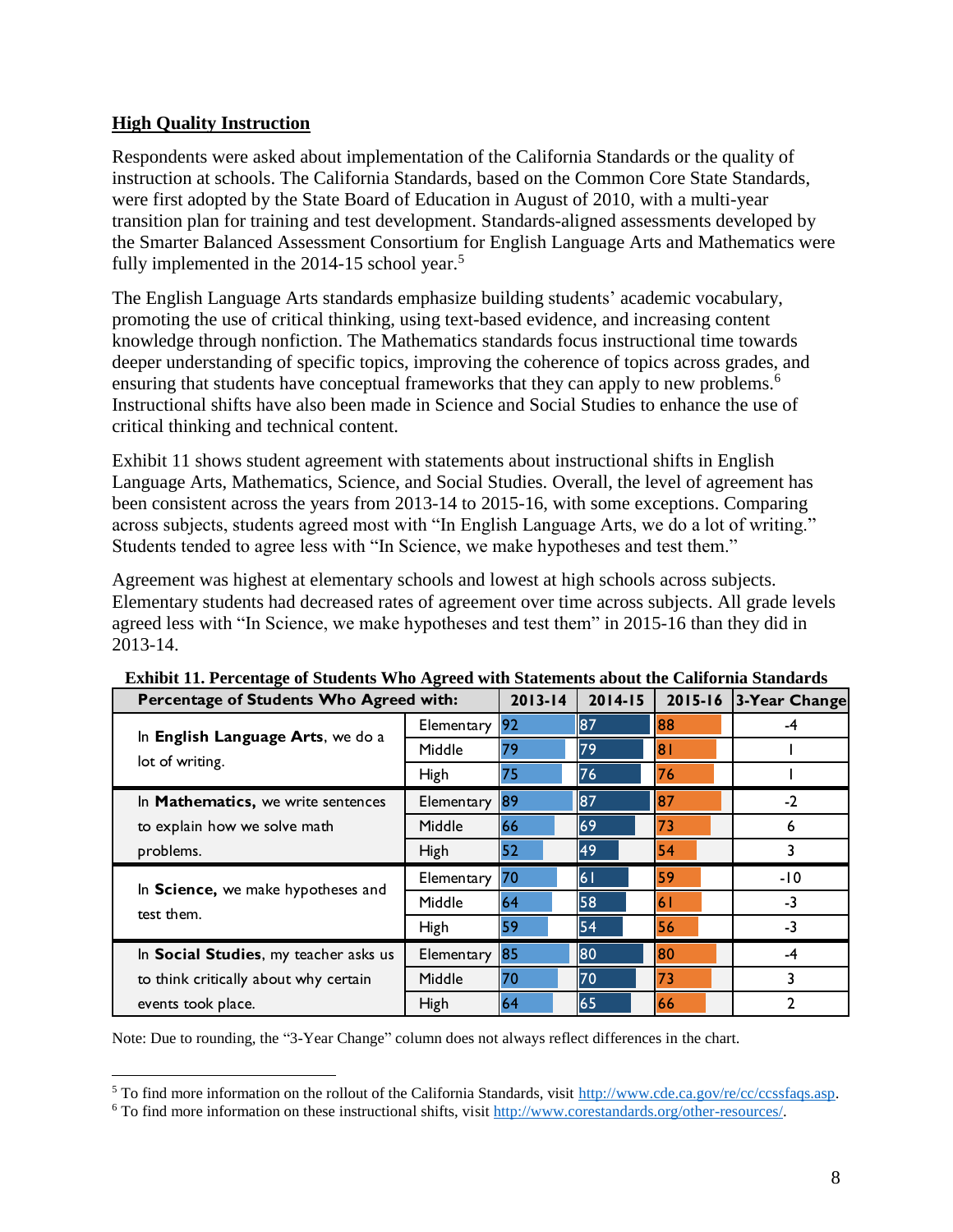When teachers were asked if they had changed their instruction as a result of the California Standards, teachers at elementary schools agreed at a higher rate (94%) than teachers at high schools (89%) (Exhibit 12). There were larger differences between teachers and principals when asked whether resource decisions at their schools supported the implementation of the California Standards. Teachers agreed at higher rates at elementary schools (86%) than at middle (81%) or high schools  $(82%)$ .



Students were asked about instructional supports that promote a positive learning environment within the classroom. [Exhibit 13](#page-8-0) shows that more than 80% of students agreed that their teachers "go out of their way to help students" across elementary, middle, and high schools. There were slight increases across grade levels compared to the prior year.

<span id="page-8-0"></span>



 $\overline{a}$ 

<sup>7</sup> The "Neither agree nor disagree" category was removed in order to compare elementary and secondary results.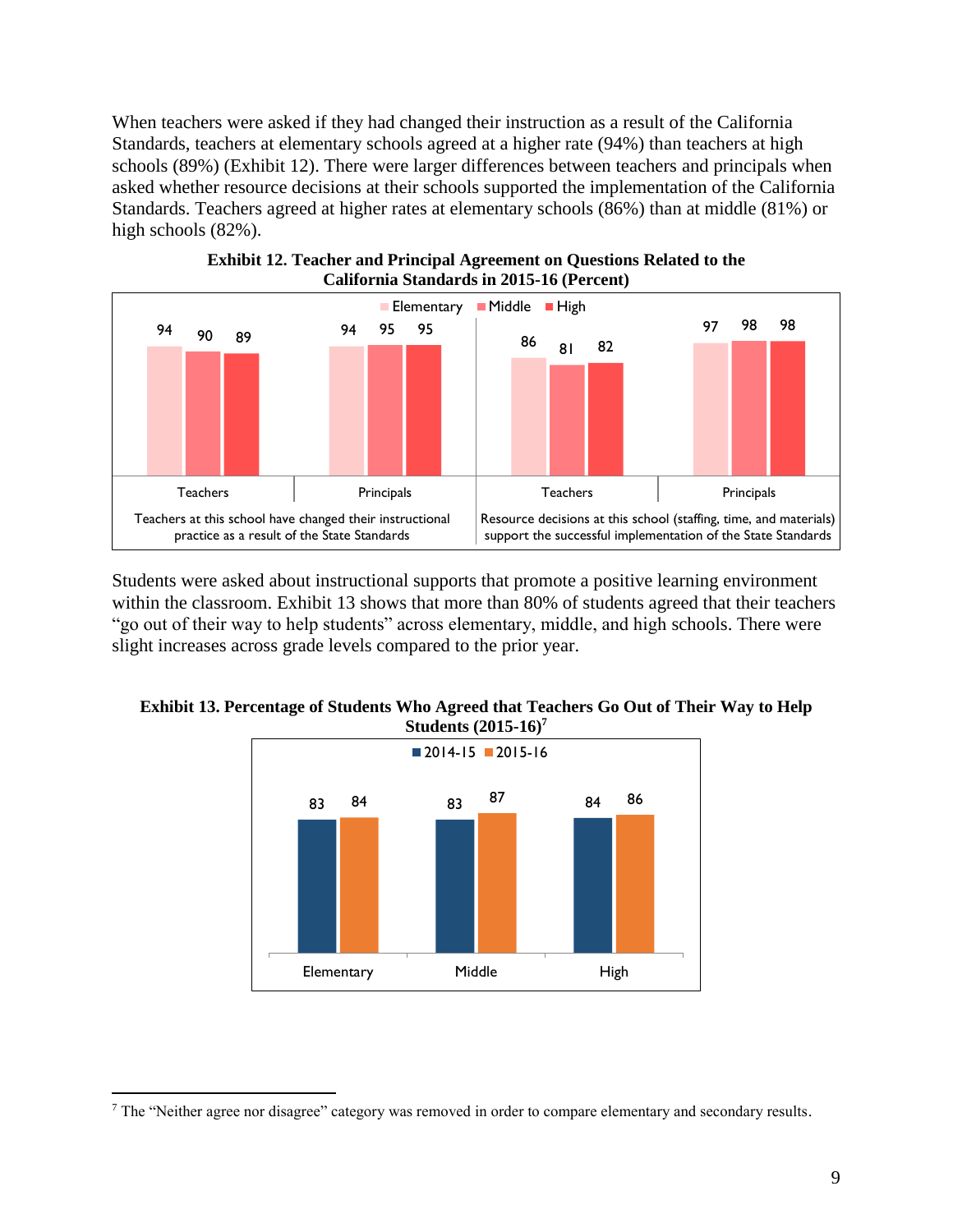Responses by subgroups about teachers going out of their way to help students showed some differences among high school students [\(Exhibit 14\)](#page-9-0). High school foster youth agreed less often (82%) than students overall did. Socioeconomically disadvantaged students, English learners, and students with disabilities agreed slightly more often than students did overall. High school African American students (74%) were much less likely than Latino students (88%) to agree that teachers go out of their way to help students.

<span id="page-9-0"></span>



Parents were asked about the quality of instruction and learning climates in their children's schools. The vast majority of parents agreed that their children's schools provide high quality instruction, have high expectations for all students, and provide opportunities for parents to support their children's learning [\(Exhibit 15\)](#page-9-1). Over 90% of parents agreed with these statements across elementary, middle, and high school levels.

<span id="page-9-1"></span>**Exhibit 15. Percentage of Parents Who Agreed with Questions about Schools Providing High Quality Instruction, High Expectations, and Supports (2015-16)**

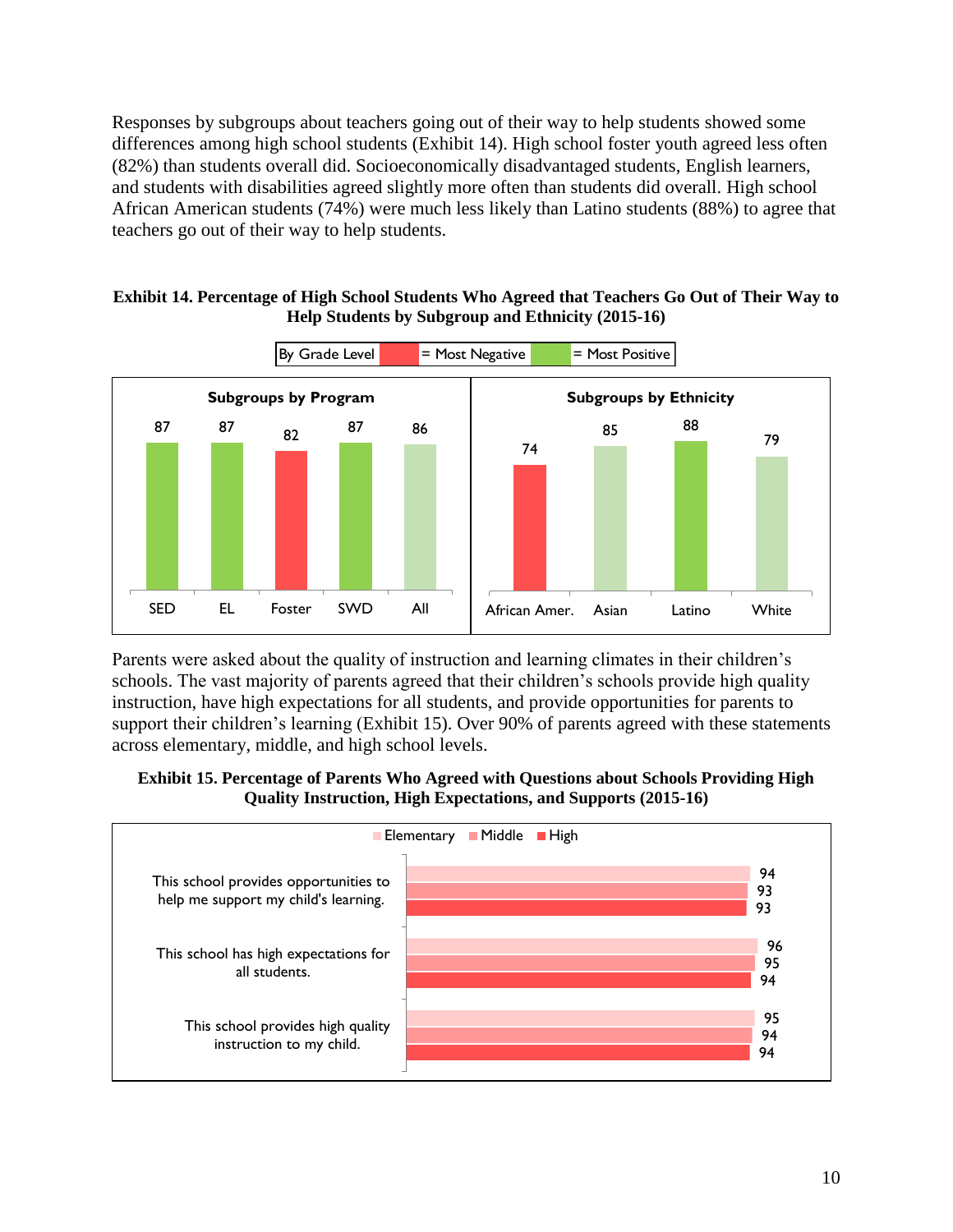There was a slight decrease in the percentage of parents reporting that their children's teachers let them know about their children's progress on a frequent basis, as shown in [Exhibit 16.](#page-10-0) This slight decrease was consistent over time for middle and high schools. Elementary parents reported the most frequent progress reporting from teachers (80%) in 2015-16, while high school parents reported the least frequent progress reporting (61%).



### <span id="page-10-0"></span>**Exhibit 16. Percentage of Parents Who Said Teachers Let Them Know about Their Children's Progress "Often" or "Very Often"**

Teachers and parents of English learners were asked how frequently they share or receive information about students' progress towards Reclassification as Fluent English Proficient (RFEP). [Exhibit 17](#page-10-1) shows that 60% of elementary teachers, 44% of middle school teachers, and 39% of high school teachers communicated English learners' progress at least twice a year in 2015-16. Among parents, communicating and receiving information about English learners was most frequent at elementary schools and least frequent at high schools. In a trend similar to that in [Exhibit 16](#page-10-0) above, teachers and parents reported less frequent sharing of information about English learners' progress in 2015-16 than they did the prior year.



#### <span id="page-10-1"></span>**Exhibit 17. Percentage of Teachers Who Provided Information, and Parents Who Received Information, about English Learners' Progress at Least Twice During the School Year**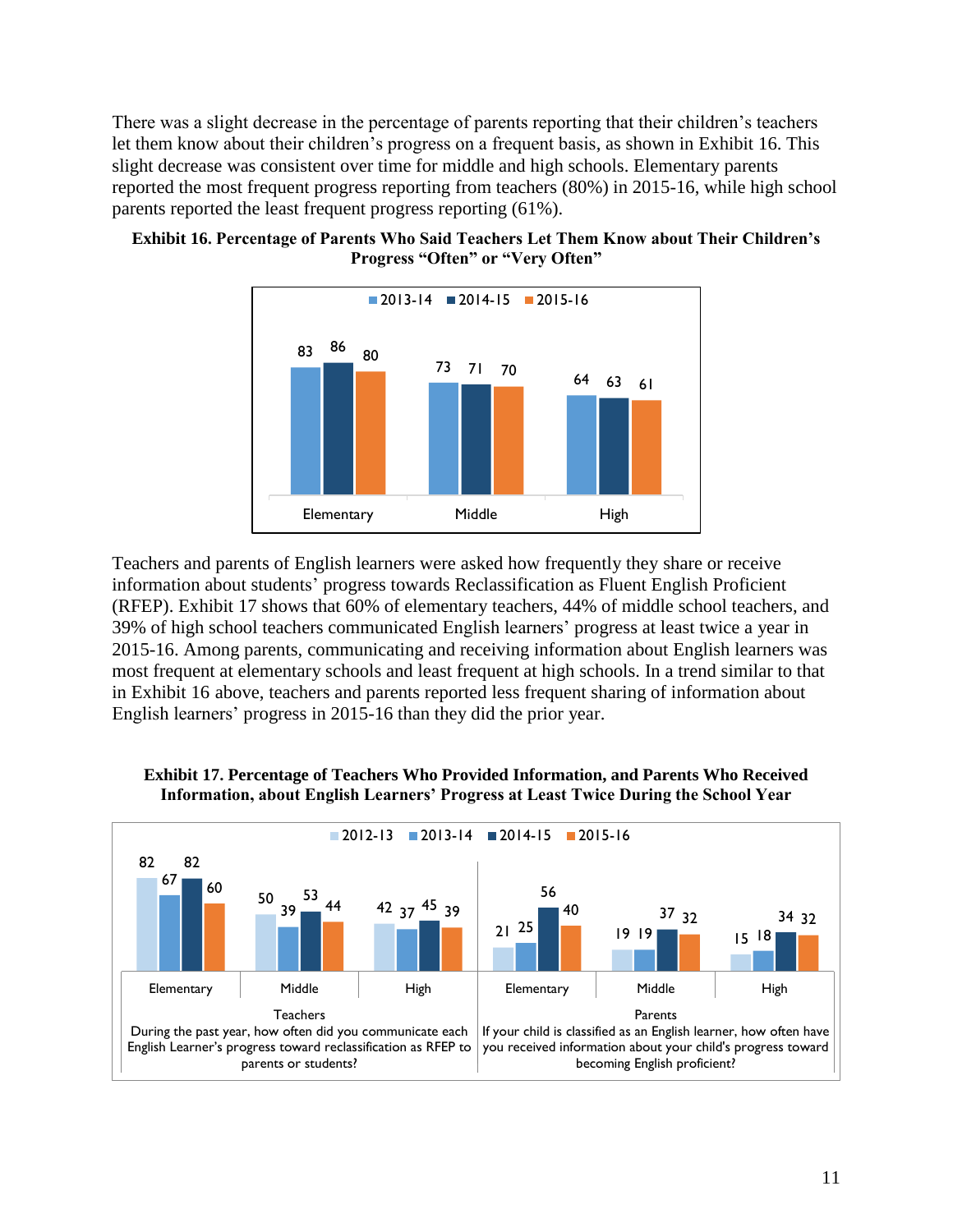## **Access to Technology**

 $\overline{a}$ 

The District continues to ensure that all students are computer literate and prepared for a technology-oriented society. Ninety-two schools in the Instructional Technology Initiative (ITI) participated in the School Experience Survey.<sup>8</sup> Students at these schools were provided with oneto-one mobile devices. All ITI schools were required to have instructional technology plans. Other schools could volunteer to attend ITI sessions and work with the LAUSD's ITI support staff to develop plans. Roughly 90% of staff at ITI schools said that their schools had technology plans. This was much higher than the rate at all schools, which was around 80% [\(Exhibit 18\)](#page-11-0).



#### <span id="page-11-0"></span>**Exhibit 18. Comparison of ITI Schools and District Schools on Percentage of Staff Who Agreed with "Our school has a technology plan." (2015-16)**

Roughly 80% of school staff felt that they had the technology they needed at their schools to do their jobs well. Again, these rates were higher at the ITI schools, shown in [Exhibit 19.](#page-11-1)

<span id="page-11-1"></span>



<sup>&</sup>lt;sup>8</sup> The total number of ITI schools, including independent charter schools and magnet centers, is 103. Some of these charter schools did not participate in the School Experience Survey, and magnet center results were combined with their school campuses unless they had unique school codes issued from the California Department of Education.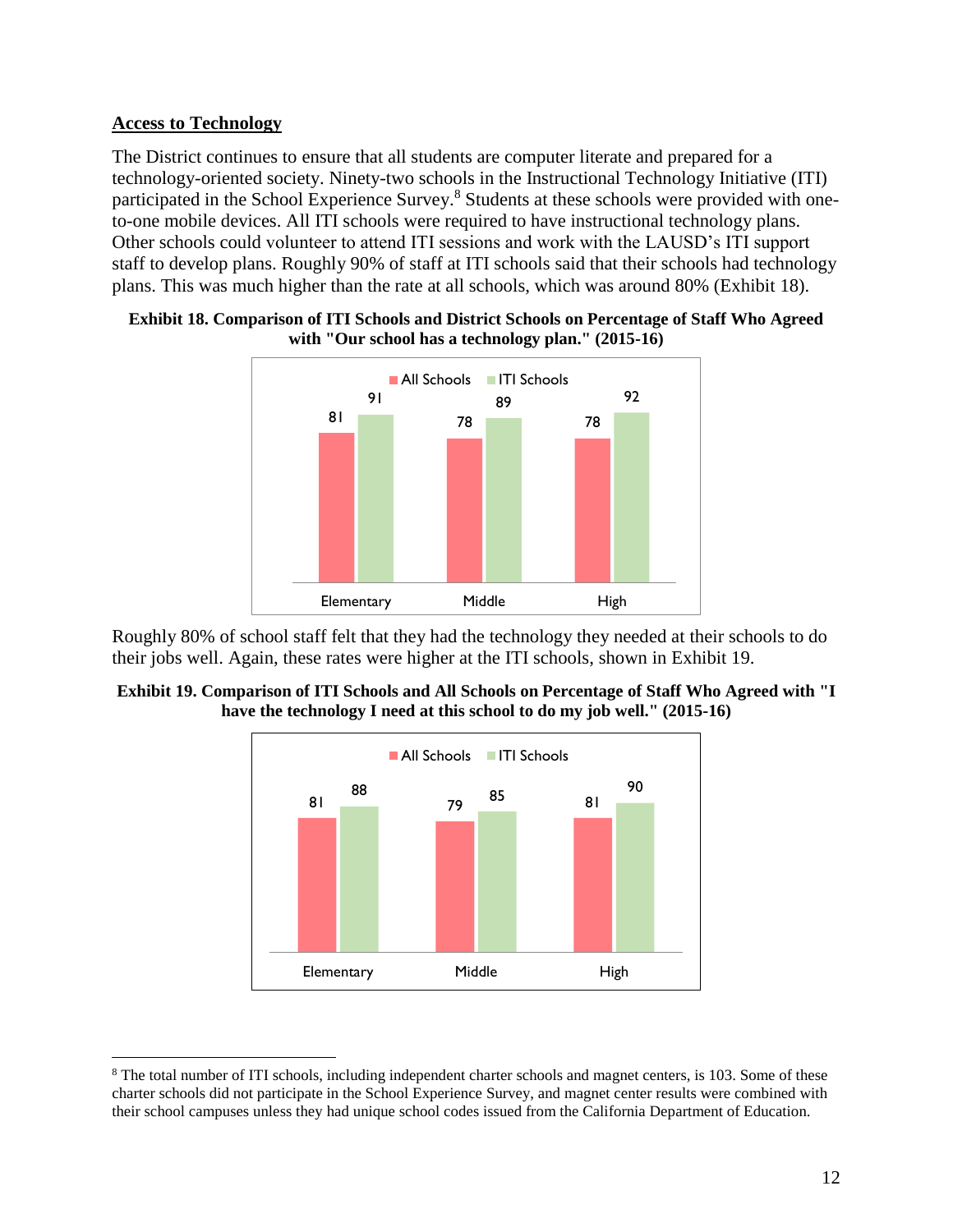Approximately 80% of all staff felt that their students had sufficient access to the Internet and over 95% at ITI schools felt students had sufficient access. See [Exhibit 20.](#page-12-0)

<span id="page-12-0"></span>



Teachers were asked about their use of technology in instruction. As shown in [Exhibit 21,](#page-12-1) roughly two-thirds of teachers felt that the professional development (PD) they received on instructional technology had changed the way they designed instruction. ITI teachers were more likely to agree with this than all teachers across elementary, middle, and high school levels. Over 75% of teachers were confident in their abilities to support instruction through technology and to use technology to differentiate instruction. High school teachers felt more confident than elementary or middle school teachers.

<span id="page-12-1"></span>

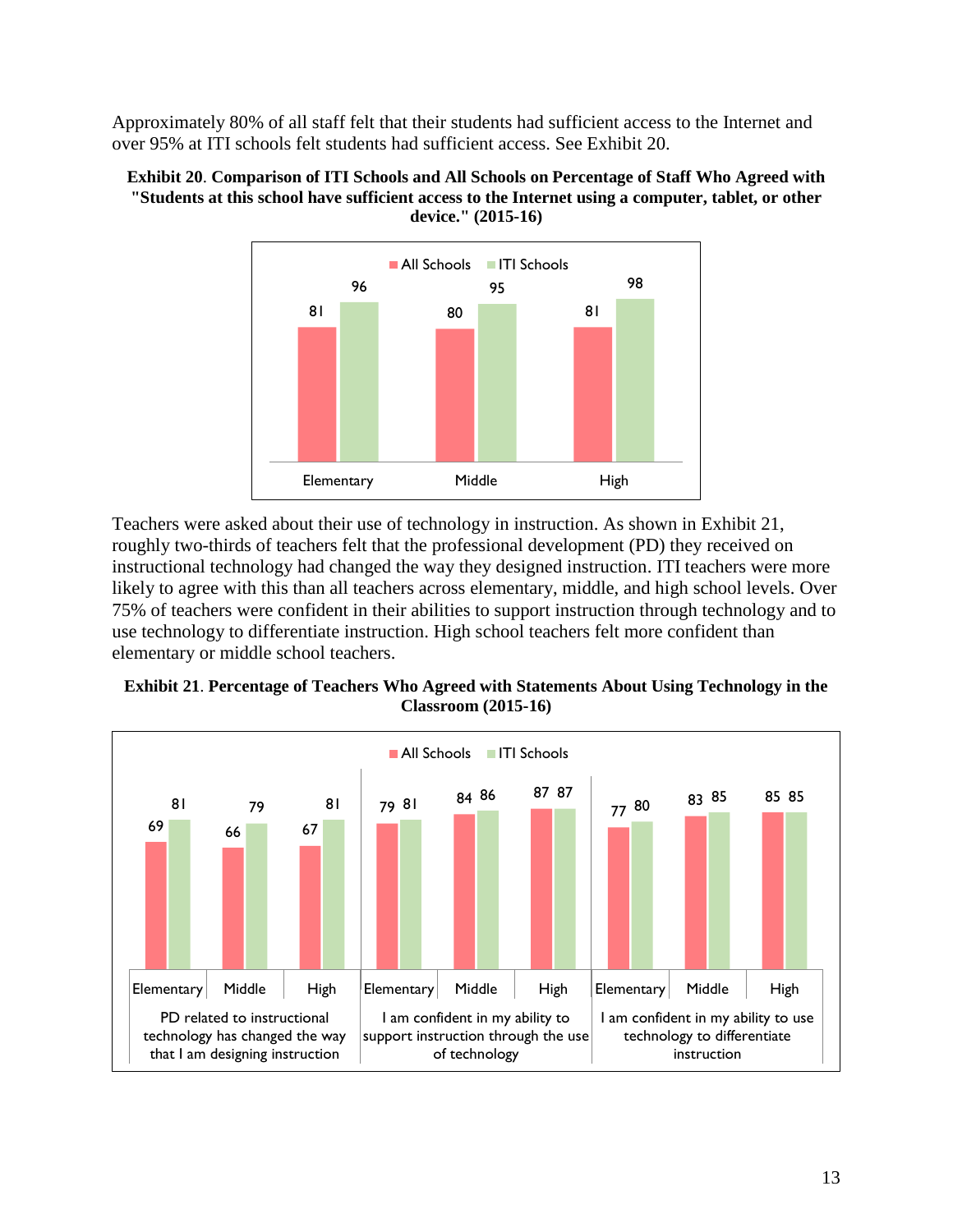Parents were asked about their own use of the Internet, their children's use of technology inside and outside of school, and their ability to offer technical support to their children. [Exhibit 22](#page-13-0) shows a steady increase of Internet use by parents over three years. In 2015-16, 85% or more of parents across grade levels said that they used the Internet once a week or more.



<span id="page-13-0"></span>**Exhibit 22. Percentage of Parents Who Access the Internet Once a Week or More**

Parents indicated that approximately half of elementary students (53%) were using technology at home to complete school assignments. Students were far more likely to use technology in middle (80%) and high school (87%) levels. This same pattern was true for the ITI schools, but slightly higher across grade levels [\(Exhibit 23\)](#page-13-1).

#### <span id="page-13-1"></span>**Exhibit 23**. **Percentage of Parents Who Felt their Children Used Technology Once a Week or More to Do Assignments Outside of School (2015-16)**

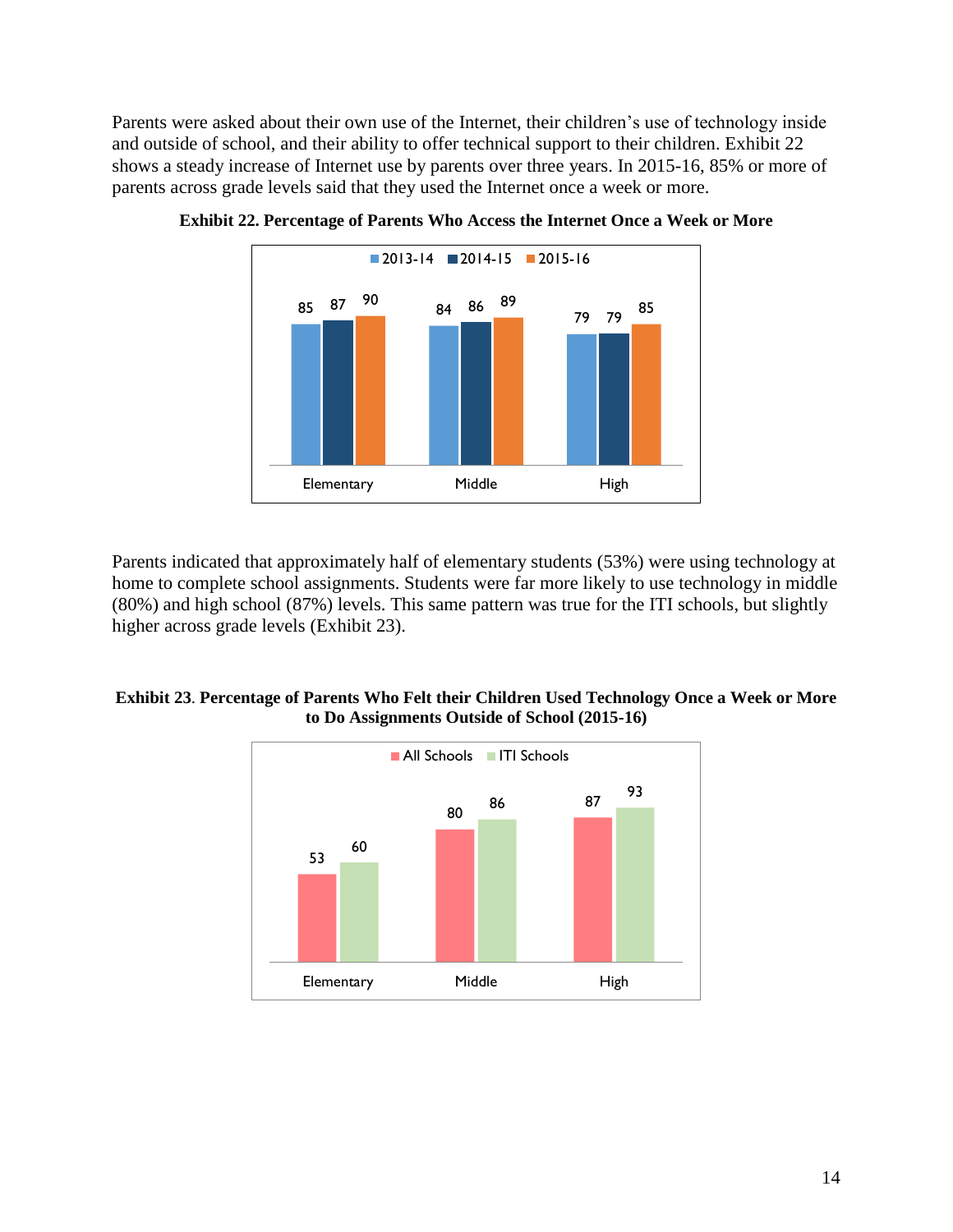Finally, parents were asked if they were comfortable supporting their children's use of technology at home. As seen in [Exhibit 24,](#page-14-0) roughly 90% of parents felt comfortable helping their children use technology across grade levels at all schools. The parents of children at ITI schools agreed slightly more often.



<span id="page-14-0"></span>

Students were asked about their use of computer equipment in school and the availability of equipment outside of school. As seen in [Exhibit 25,](#page-14-1) students in ITI schools were more likely to receive their own computer or tablet to use during class at all grade levels. Less than half of the students in all schools had access to computers compared to over three-fourths in ITI schools. While the majority of ITI students received their own device to use at least once a week, 25% of middle school students at ITI sites did not. The gap was largest at high schools, where 81% of students received their own computer or tablet at an ITI school compared to 38% of students at all schools.

#### <span id="page-14-1"></span>**Exhibit 25. Percentage of Students Who Received Their Own Computer or Tablet to Use During Class Once a Week or More (2015-16)**

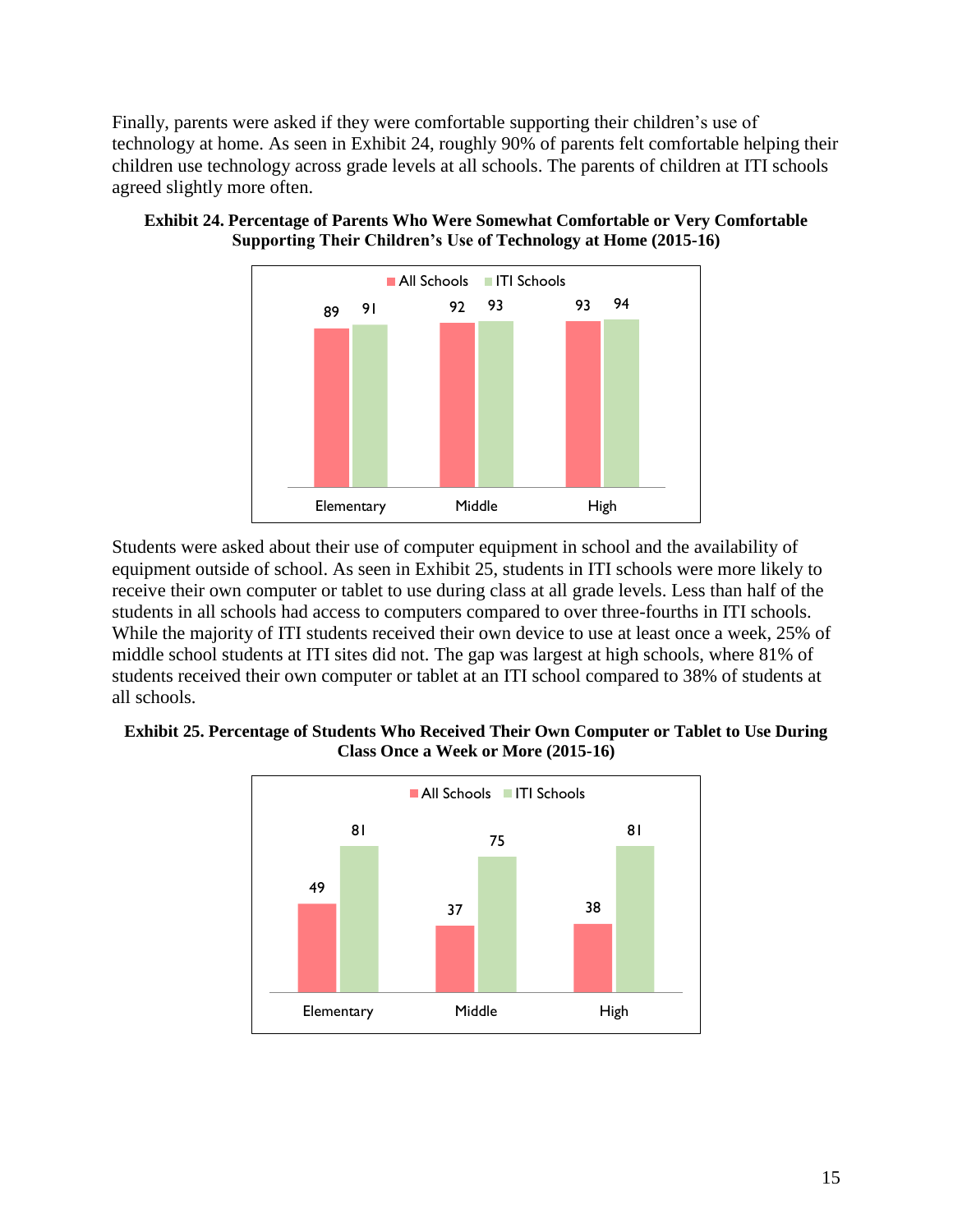Students were asked how often they use technology in school on various school tasks [\(Exhibit](#page-15-0)  [26\)](#page-15-0). They were most likely to use the Internet to find information for school assignments. On all three questions high school and elementary school students used it more often than middle school students did. As can be seen in [Exhibit 26,](#page-15-0) ITI schools had higher usage rates than all District schools. The same pattern of high school and elementary school students using it more often also appeared in ITI schools. Students in ITI schools were also more likely to use technology to find information for school assignments.

<span id="page-15-0"></span>



Students were also asked what devices were available for them to use at home [\(Exhibit 27\)](#page-15-1). Elementary students were more likely to have a tablet than another type of device (67%). Smart phones were the most commonly available devices among secondary students, with 70% of middle school and 76% of high school students having one at home. Desktop computers were available at the lowest rates across the three levels.

<span id="page-15-1"></span>

Elementary Middle Middle High

**Exhibit 27. Percentage of Students with the Following Devices at Home to Use (2015-16)**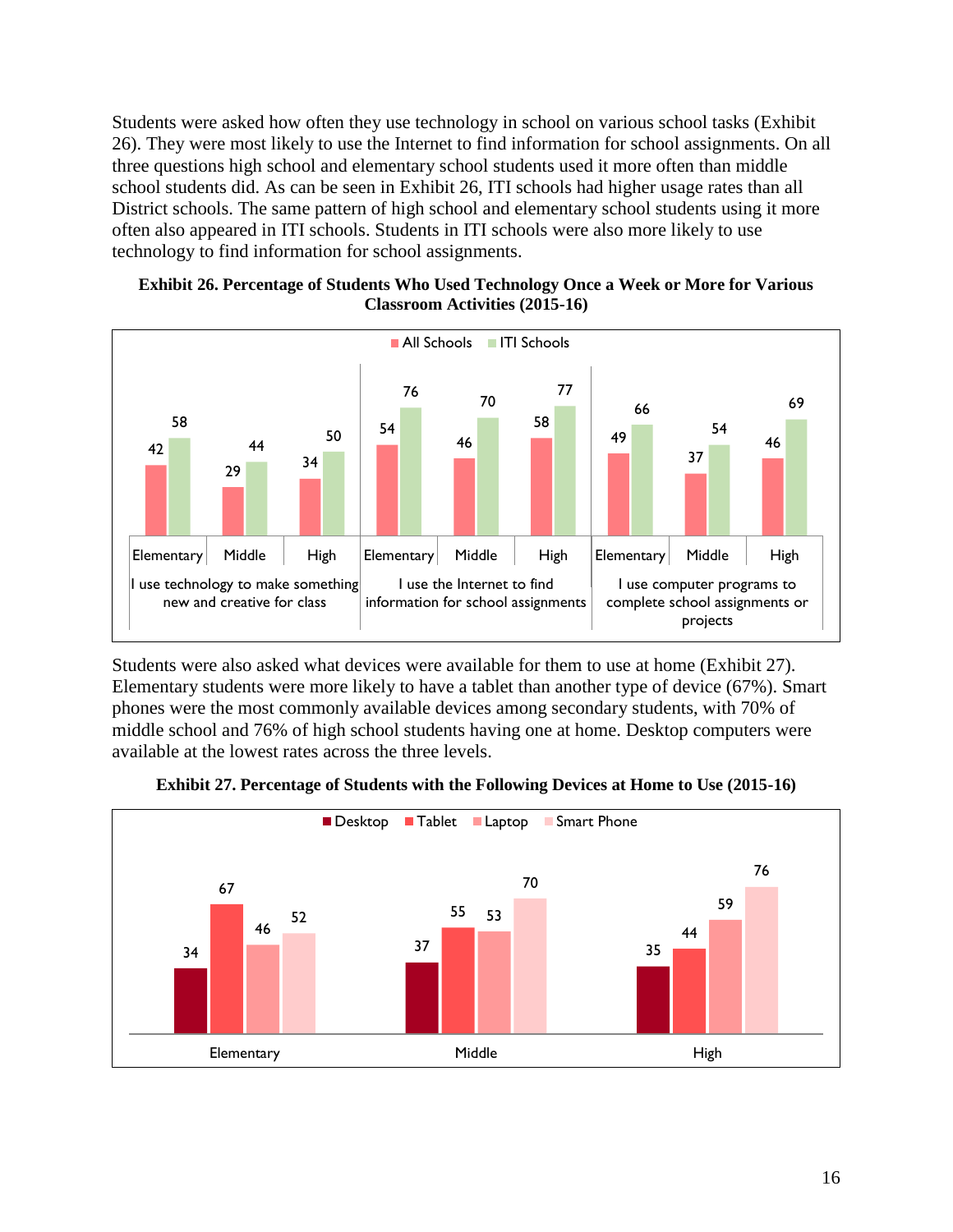Students were asked if they used technology to collaborate with classmates or to communicate with teachers outside of school [\(Exhibit 28\)](#page-16-0). High school students had the highest rates of collaboration on assignments with classmates (50%), followed by middle schools (40%), and elementary schools (31%). ITI students reported collaborating at higher rates, but followed this same pattern. Most students did not say they used technology to communicate with their teachers. High school ITI students had the highest rates at 40%.

<span id="page-16-0"></span>



## **School Climate**

In 2014-15 and 2015-16, questions were added to the survey as part of the LAUSD's participation in the California Office to Reform Education (CORE) waiver. These questions were developed to measure school climate and students' social-emotional skills. This section discusses results of questions that measure the extent to which schools have positive and supportive climates.

In the 2015-16 survey, students at all levels reported a higher rate of agreement with "I feel like I am part of this school" [\(Exhibit 29\)](#page-16-1) compared to the 2014-15 responses. A slightly higher percentage of elementary and middle students (84%) responded in agreement compared to high school students (82%).



### <span id="page-16-1"></span>**Exhibit 29. Percentage of Students Who Agreed with "I feel like I am part of this school"**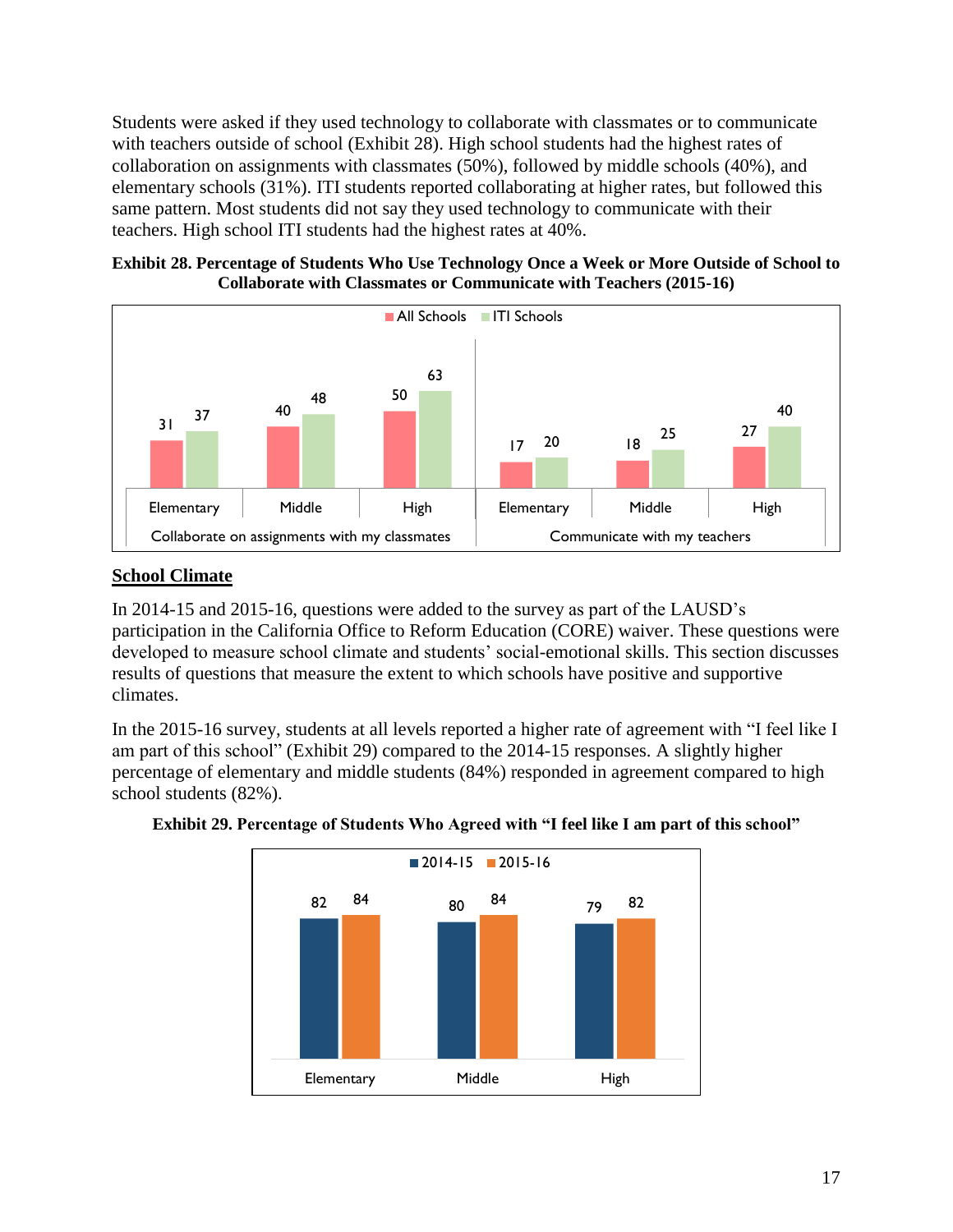[Exhibit 30](#page-17-0) shows that the levels of agreement regarding being "happy to be at this school" were slightly higher than they were for the previous question across all grade levels. There was slight increase from the previous year in agreement regarding being "happy to be at this school," across all grade levels.



<span id="page-17-0"></span>

However, when the question about happiness was further analyzed, differences by ethnicity surfaced. Across grade levels, African American students (75%) agreed at a much lower rate than did Asian students, who were the most likely to agree (89%) with being happy at school [\(Exhibit 31\)](#page-17-1). However, there was an increase from the previous year in agreement regarding being "happy to be at this school," across all ethnicities.

#### <span id="page-17-1"></span>**Exhibit 31. Percentage of Students Who Agreed with Feeling Happy to Be at School by Subgroup and Ethnicity in 2015-16**

|                               |    | $=$ Most Negative |    |       | = Most Positive                                                                 |        |    |       |    |     |
|-------------------------------|----|-------------------|----|-------|---------------------------------------------------------------------------------|--------|----|-------|----|-----|
|                               |    | African Amer.     |    | Asian |                                                                                 | Latino |    | White |    | All |
|                               |    |                   |    |       | 2014-15 2015-16 2014-15 2015-16 2014-15 2015-16 2014-15 2015-16 2014-15 2015-16 |        |    |       |    |     |
| All Grade Levels by Ethnicity | 70 | 75                | 87 | 89    | 83                                                                              | 87     | 85 | 87    | 83 | 86  |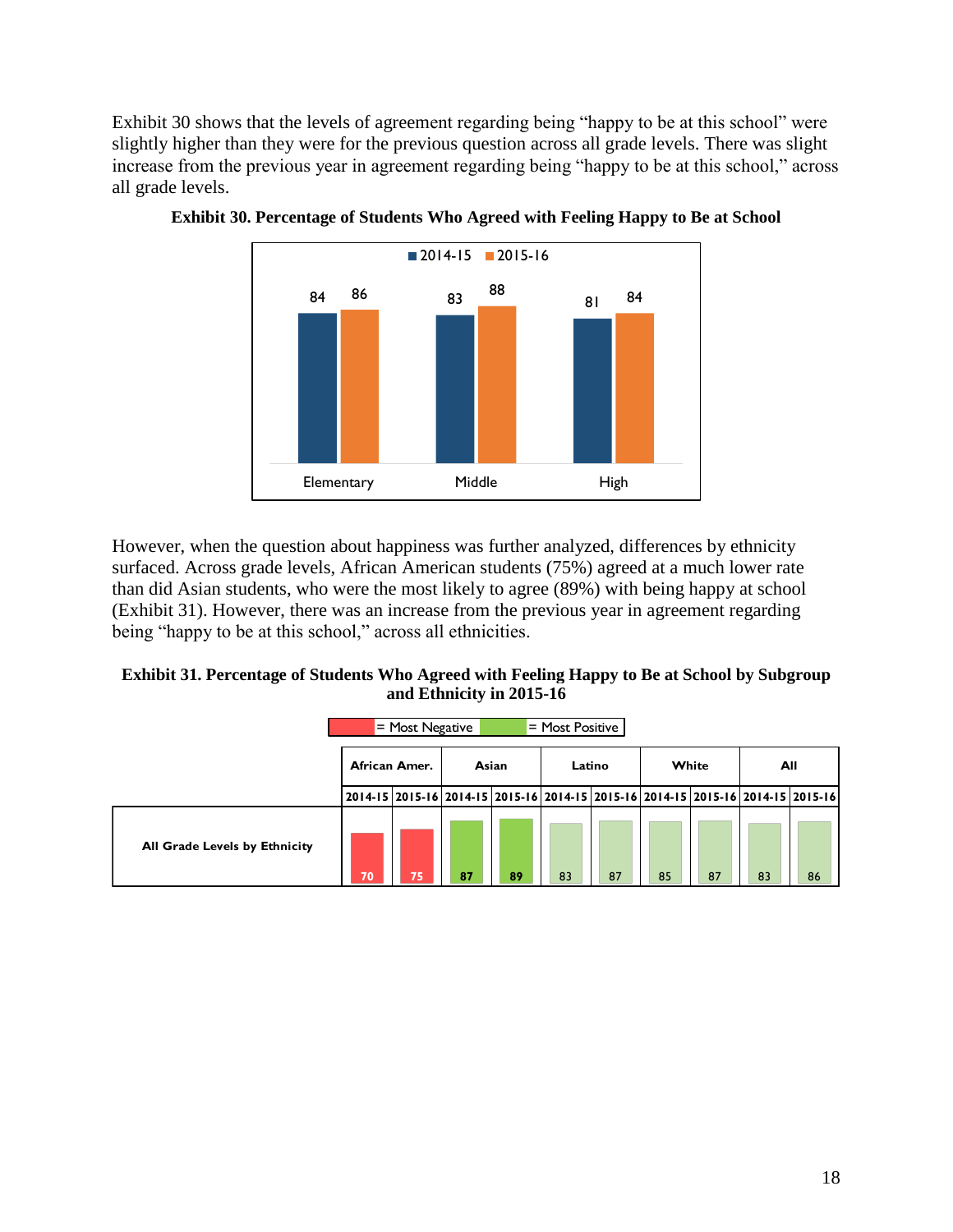In the 2015-16 survey, most students across all levels agreed that they were being treated respectfully by teachers [\(Exhibit 32\)](#page-18-0). The vast majority of elementary students (89%) felt that they were treated with respect, with slightly lower rates at middle school and high school (85%).

By ethnicity, African American students reported much lower rates of agreement across all grade levels. Asian students in elementary (91%) and middle schools (87%) had the highest levels of agreement, whereas Latino students had the highest rates across high schools (87%). In addition, there was also an increase from the previous year in agreement regarding being treated with respect by teachers across all ethnicities.

| By Grade Level                   |    | = Most Negative                                                                 |    |       |    | = Most Positive |    |       |    |     |  |
|----------------------------------|----|---------------------------------------------------------------------------------|----|-------|----|-----------------|----|-------|----|-----|--|
| <b>Grade Levels By Ethnicity</b> |    | African Amer.                                                                   |    | Asian |    | Latino          |    | White |    | All |  |
|                                  |    | 2014-15 2015-16 2014-15 2015-16 2014-15 2015-16 2014-15 2015-16 2014-15 2015-16 |    |       |    |                 |    |       |    |     |  |
| Elementary                       | 80 | 8 <sub>1</sub>                                                                  | 90 | 91    | 88 | 89              | 89 | 90    | 88 | 89  |  |
| Middle                           | 65 | 70                                                                              | 83 | 87    | 82 | 86              | 78 | 82    | 80 | 85  |  |
| High                             | 64 | 68                                                                              | 81 | 84    | 84 | 87              | 73 | 77    | 82 | 85  |  |

### <span id="page-18-0"></span>**Exhibit 32. Percentage of Students Who Agreed with Questions about Being Treated with Respect by Teachers in 2015-16**

Parents and teachers were asked about their level of agreement with the statement that "parents are partners in school decision making." Over 80% of both groups agreed with this statement; however, parents were more likely than teachers to perceive that parents were partners in school decision making at all grade levels [\(Exhibit 33\)](#page-18-1).

<span id="page-18-1"></span>**Exhibit 33. Percentage of Teachers and Parents Who Agreed that Parents Are Partners in School Decision Making (2015-16)**

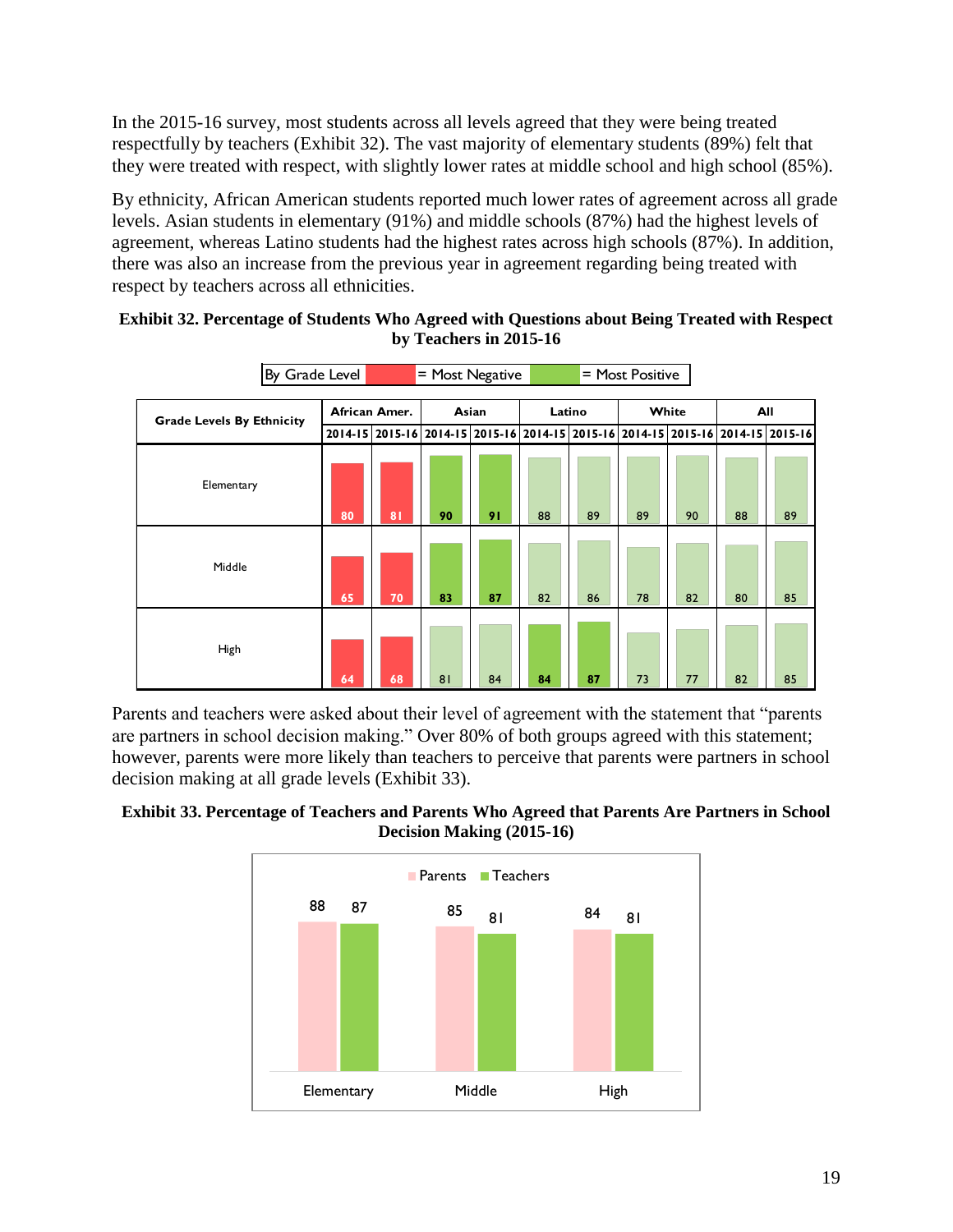School staff were asked about the level of collegiality and shared responsibility among their colleagues. In 2015-16, the majority of principals, teachers, and other school staff agreed that nearly all or most of their schools' staff "support and treat each other with respect" or "feel a responsibility to improve" their schools [\(Exhibit 34\)](#page-19-0). Principals agreed at much higher rates than teachers and other school staff. In addition, there was also an increase from the previous year across all staff types.

<span id="page-19-0"></span>



Teachers were asked about the quality of professional development they received at their schools. Roughly two-thirds of elementary teachers agreed that professional development activities were differentiated and that professional development meetings addressed their students' needs. Rates of agreement were higher at elementary schools and lower at middle and high schools for both statements [\(Exhibit 35\)](#page-19-1).

<span id="page-19-1"></span>



In 2015-16, teachers were asked about their participation in collaborative learning experiences with their colleagues. Overall, observation of instruction was reported to a lesser degree than was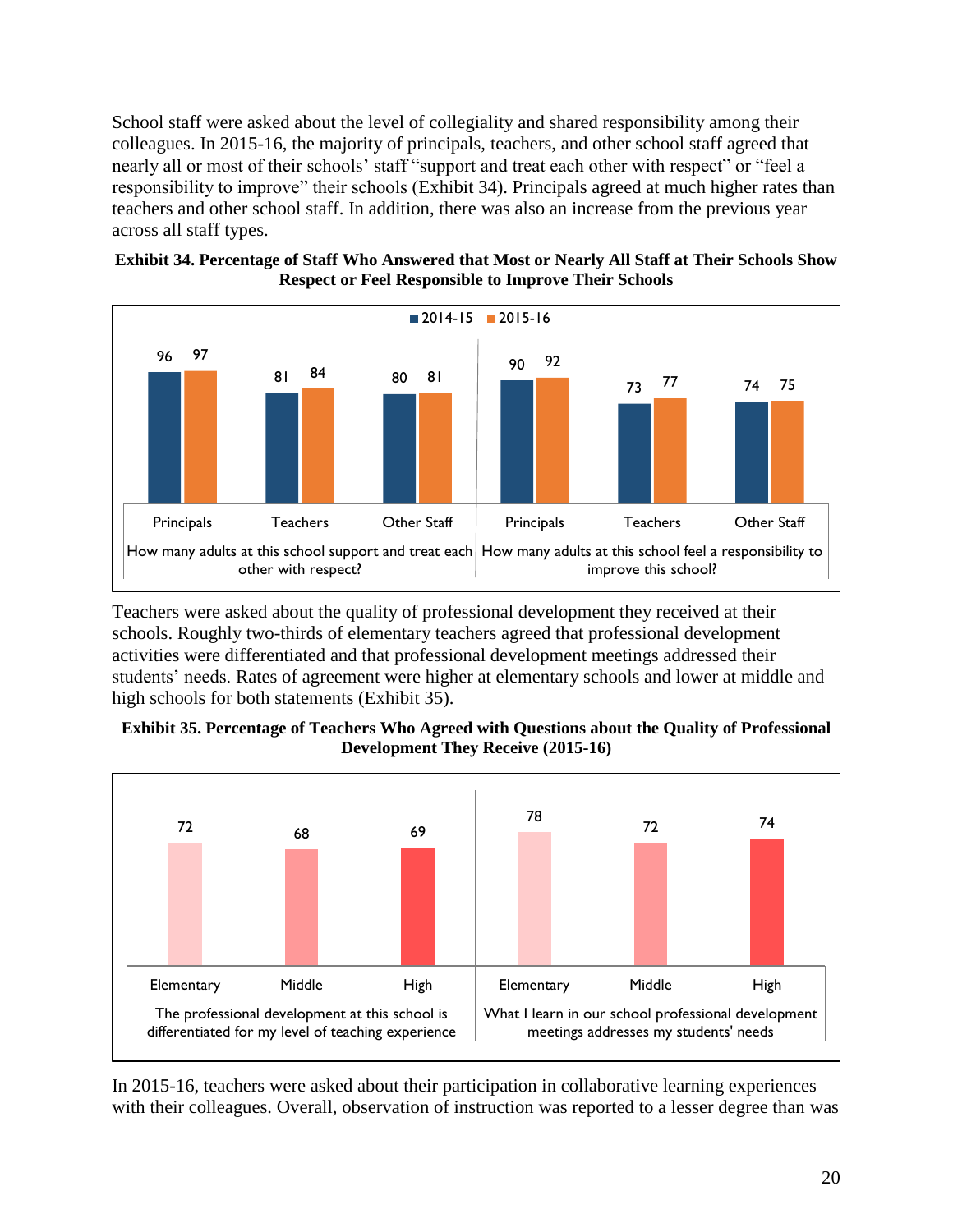working with colleagues to examine evidence of student understanding or to align grading practices [\(Exhibit 36\)](#page-20-0). A higher percentage of middle school and high school teachers responded that they often or always observed their colleagues than did elementary teachers. Most elementary teachers responded that they often or always worked with colleagues to examine student work or worked in teams to align grading practices. These rates were lower for middle school and high school teachers.



<span id="page-20-0"></span>

Teachers were asked about the extent to which they receive useful feedback from school leadership. As can be seen in [\(Exhibit 37\)](#page-20-1), the majority of secondary teachers tended not to agree that "school leadership provides useful feedback based on their observations," or that school leadership frequently "visits my classroom to observe me teach." Answers to these questions revealed similar trends when compared to the prior years. Middle school teachers had the lowest levels of agreement and elementary teachers had the highest levels of agreement, with slightly more than half of elementary teachers responding positively across both questions.

<span id="page-20-1"></span>

**Exhibit 37. Percentage of Teachers Who Agreed with Questions about School Leadership**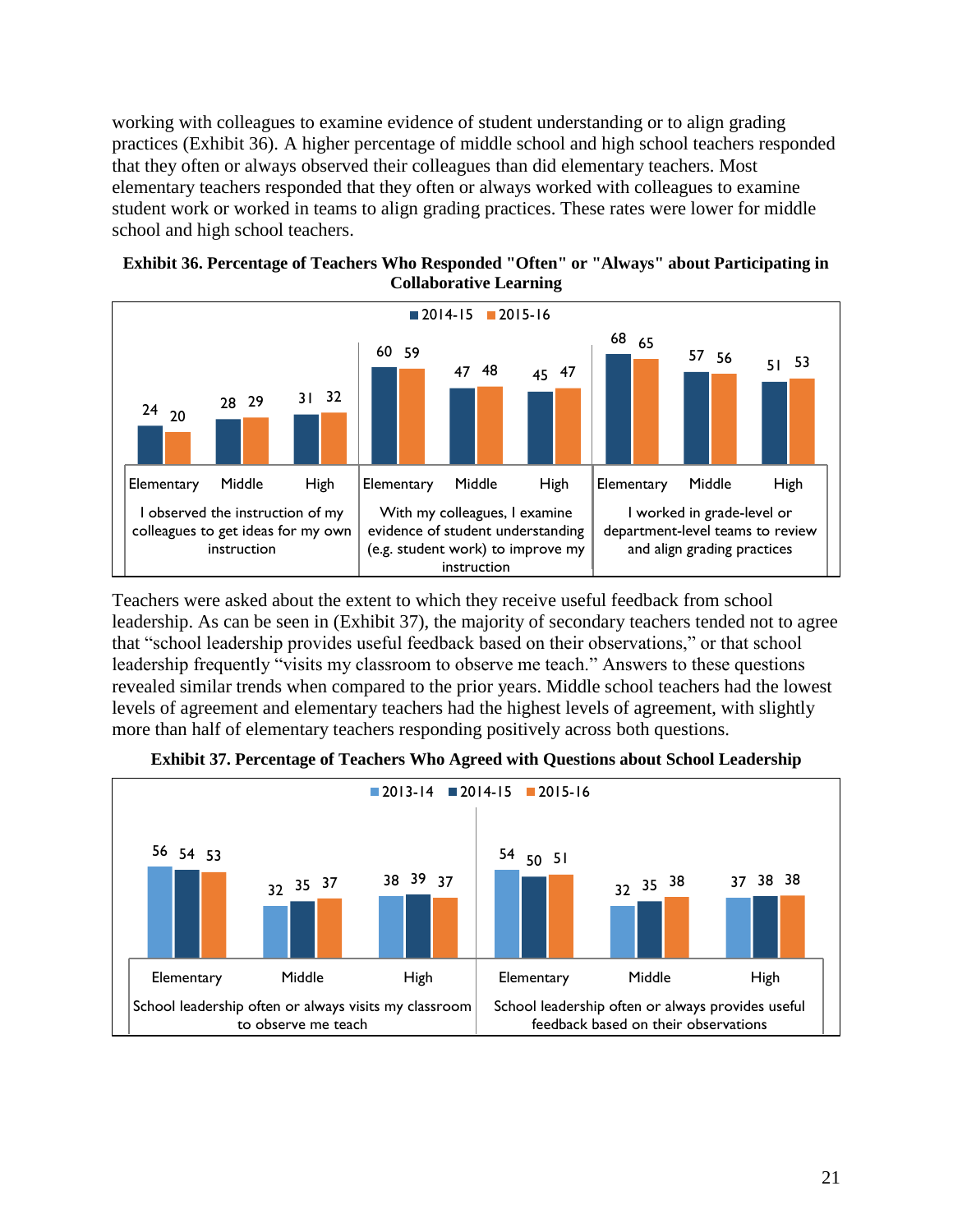## **Social and Emotional Learning**

For the past three years, teachers were asked about the extent to which "teaching social and emotional skills is happening school-wide." In 2015-16, teachers agreed with this statement at higher rates than they did in prior years across elementary, middle, and high schools [\(Exhibit 38\)](#page-21-0) although the rate was still below 50%. The percentage of agreement from teachers was highest at elementary schools, where 40% agreed with this statement in 2015-16. Agreement grew the most among high school teachers, rising from 22% to 35% in one year.

<span id="page-21-0"></span>



The 2014-15 and 2015-16 surveys included questions on social and emotional learning, sometimes referred to as non-cognitive skills due to LAUSD's participation in the California Office to Reform Education (CORE) waiver. These questions were organized into four topics: self-management, growth mindset, self-efficacy, and social awareness.

# *Self-Management*

Most students reported having good self-management behaviors, such as coming to class prepared or following directions. [Exhibit 39](#page-22-0) shows in the "All" column that elementary students agreed slightly less often with either item than middle or high school students did. High school students agreed most often, with 86% stating that they "came to class prepared" or "remembered and followed directions."

Across all grade levels, there were large differences among program subgroups. English learners and students with disabilities were compared against their peers to highlight the magnitude of differences in self-management. These two subgroups agreed far less often with either statement than their peers did, with a difference of 10 percentage points or more on each item and at all grade levels.

There were also large differences among ethnicities. African American students agreed with these statements much less often than Asian or White students did, and agreed least often out of all ethnic groups in most cases. Latino students were also less likely to agree with either statement than Asian or White students were.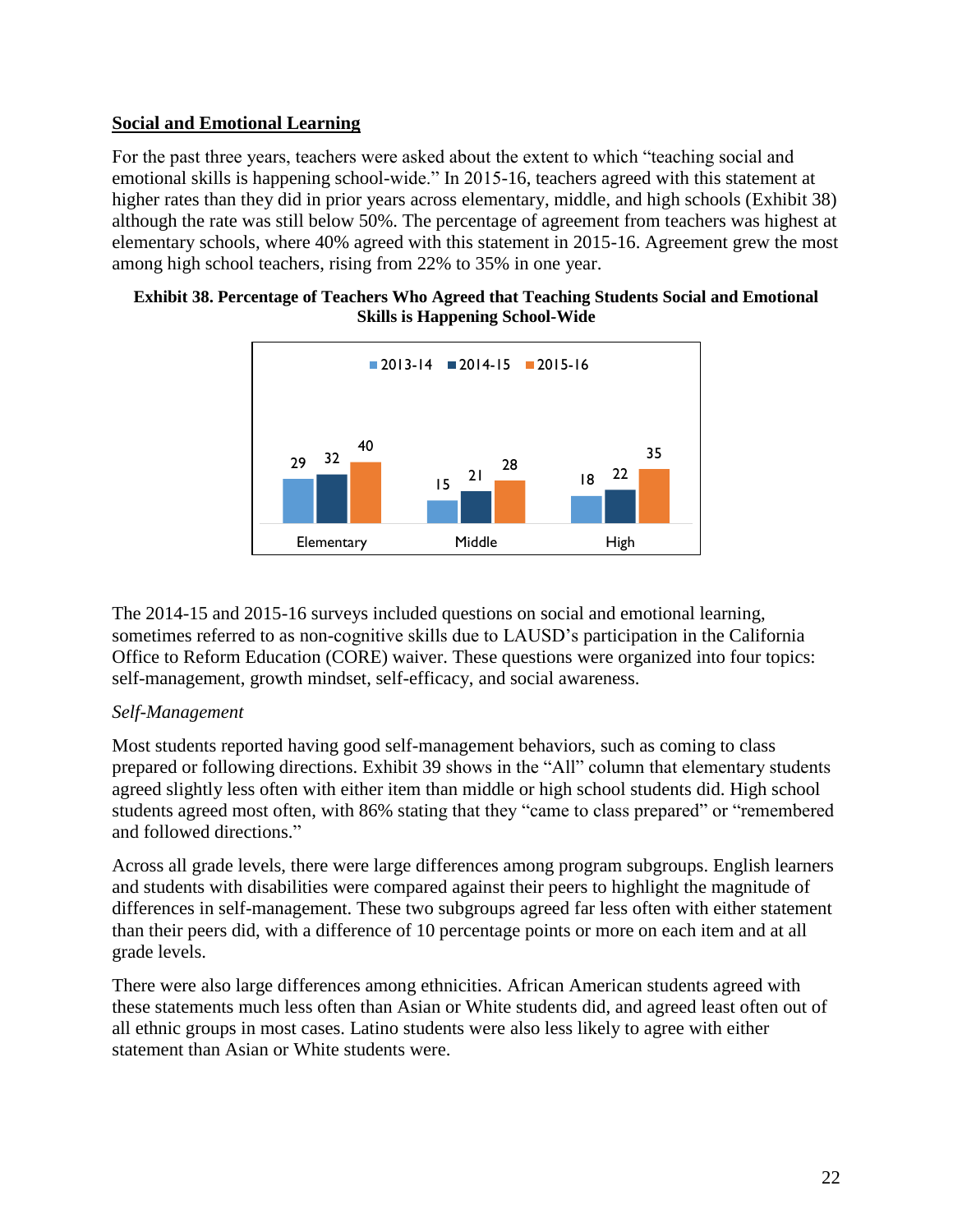#### <span id="page-22-0"></span>**Exhibit 39. Percentage of Students Who Agreed with Self-Management Questions across All Grade Levels by Subgroup and Ethnicity (2015-16)**

|                                         | $=$ Most Positive<br>$=$ Most Negative<br>By Grade Level |    |        |            |         |     |
|-----------------------------------------|----------------------------------------------------------|----|--------|------------|---------|-----|
|                                         | <b>Subgroups by Program</b>                              |    |        |            |         |     |
|                                         | <b>School Type</b>                                       | EL | Non-EL | <b>SWD</b> | Non-SWD | All |
| I came to class prepared                | Elementary                                               | 69 | 81     | 67         | 79      | 78  |
|                                         | Middle                                                   | 72 | 86     | 72         | 86      | 84  |
|                                         | High                                                     | 76 | 88     | 76         | 87      | 86  |
|                                         | Elementary                                               | 61 | 77     | 60         | 74      | 72  |
| I remembered and followed<br>directions | Middle                                                   | 69 | 84     | 68         | 84      | 82  |
|                                         | High                                                     | 76 | 87     | 75         | 87      | 86  |

|                                         | <b>Subgroups by Ethnicity</b> |                  |       |        |       |  |  |
|-----------------------------------------|-------------------------------|------------------|-------|--------|-------|--|--|
|                                         | <b>School Type</b>            | African<br>Amer. | Asian | Latino | White |  |  |
| I came to class prepared                | Elementary                    | 72               | 90    | 75     | 90    |  |  |
|                                         | Middle                        | 81               | 94    | 75     | 94    |  |  |
|                                         | High                          | 85               | 91    | 85     | 91    |  |  |
|                                         | Elementary                    | 67               | 84    | 70     | 84    |  |  |
| I remembered and followed<br>directions | Middle                        | 78               | 93    | 80     | 92    |  |  |
|                                         | High                          | 83               | 91    | 85     | 90    |  |  |

## *Growth Mindset*

Survey items about growth mindset asked students if they believed they could become smarter and learn new things. Survey items in this section were worded in such a way that students had to disagree in order to show that they had growth mindsets. For example, students who disagreed with "Challenging myself will not make me any smarter" believed that challenges could make them smarter. Similarly, disagreeing with "There are some things I am not capable of learning" indicated that students felt they could learn anything. Exhibit 40 shows that most students did not agree with either statement, indicating that they had growth mindsets.

Only 26% of elementary students agreed that challenges would not make them smarter and only 23% agreed that there were some things they could not learn. Agreement was even lower at high schools, where 15% or fewer students agreed with either statement.

By subgroup, some students agreed much more often with these statements. English learners and students with disabilities agreed with either statement much more often than their grade-level peers did at every grade level. Latino students at elementary and middle schools agreed at much higher rates than Asian and White students did in most cases.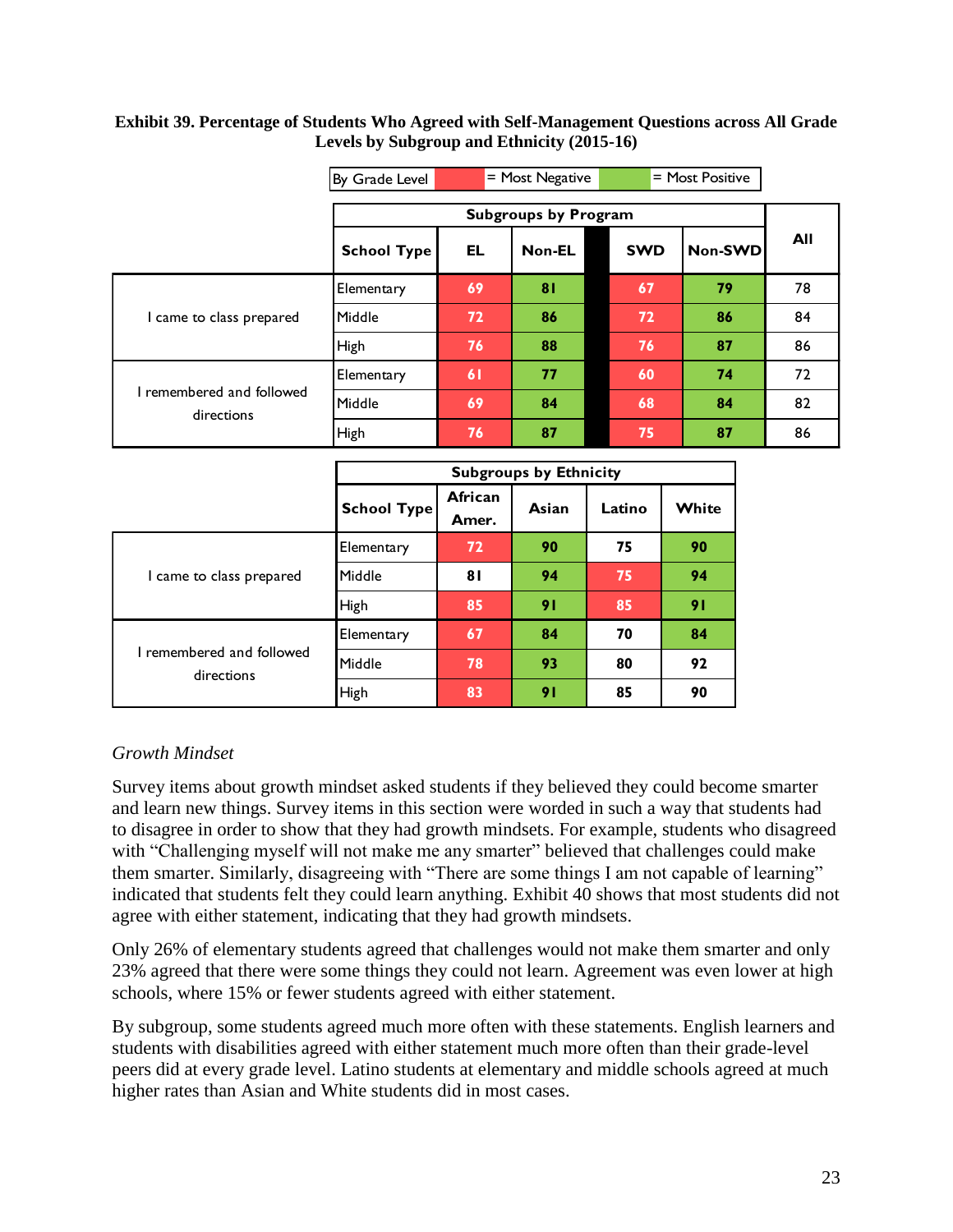#### **Exhibit 40. Percentage of Students Who Agreed with Questions about Growth Mindset across All Grade Levels (2015-16)**

|                                                       | $=$ Most Negative<br>$=$ Most Positive<br>By Grade Level |                             |        |            |         |     |  |
|-------------------------------------------------------|----------------------------------------------------------|-----------------------------|--------|------------|---------|-----|--|
|                                                       |                                                          | <b>Subgroups by Program</b> |        |            |         |     |  |
|                                                       | <b>School Type</b>                                       | EL                          | Non-EL | <b>SWD</b> | Non-SWD | All |  |
| Challenging myself will not make<br>me any smarter    | Elementary                                               | 34                          | 23     | 31         | 26      | 26  |  |
|                                                       | Middle                                                   | 33                          | 17     | 30         | 19      | 20  |  |
|                                                       | High                                                     | 29                          | 12     | 24         | 13      | 15  |  |
|                                                       | Elementary                                               | 29                          | 20     | 28         | 22      | 23  |  |
| There are some things I am not<br>capable of learning | Middle                                                   | 30                          | 17     | 28         | 17      | 19  |  |
|                                                       | High                                                     | 25                          | 13     | 24         | 13      | 4   |  |

|                                                       | <b>Subgroups by Ethnicity</b> |                  |       |        |                 |  |  |
|-------------------------------------------------------|-------------------------------|------------------|-------|--------|-----------------|--|--|
|                                                       | <b>School Type</b>            | African<br>Amer. | Asian | Latino | White           |  |  |
| Challenging myself will not make<br>me any smarter    | Elementary                    | 26               | 16    | 28     | 16              |  |  |
|                                                       | Middle                        | 19               | 12    | 22     | $\overline{13}$ |  |  |
|                                                       | High                          | 14               | 10    | 15     | $\mathbf{H}$    |  |  |
|                                                       | Elementary                    | 24               | 15    | 24     | 15              |  |  |
| There are some things I am not<br>capable of learning | Middle                        | 18               | 12    | 20     | $\overline{13}$ |  |  |
|                                                       | High                          | $\overline{14}$  | 13    | 14     | 14              |  |  |

# *Self-Efficacy*

Self-efficacy items asked students to consider the extent to which they could meet goals and overcome obstacles. Two-thirds or fewer students agreed with "I can earn an A in all my classes" (See "All" column in Exhibit 41). Elementary students agreed more often with this statement than did middle or high school students.

There were differences among subgroups and ethnic groups. Students with disabilities agreed less often than did students overall at every grade level. English learners showed a similar pattern, but with a smaller gap in results. Latino students had the lowest rates of agreement compared to other ethnicities, with rates at least 10 percentage points lower across grade levels compared to White students.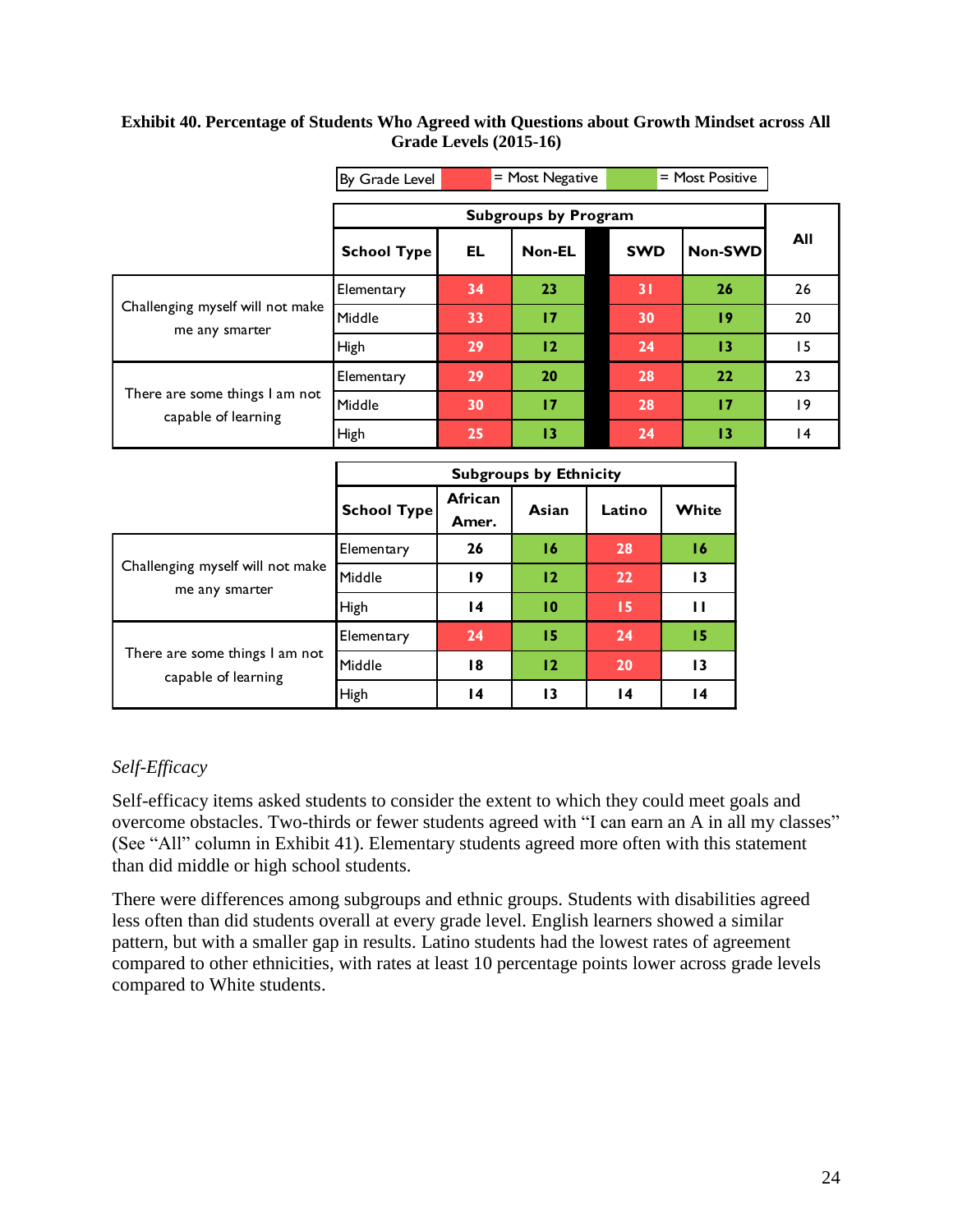|            |            | By Grade Level |                             |            | = Most Negative | $=$ Most Positive |       |                               |       |
|------------|------------|----------------|-----------------------------|------------|-----------------|-------------------|-------|-------------------------------|-------|
|            |            |                |                             |            |                 |                   |       |                               |       |
|            |            |                | <b>Subgroups by Program</b> |            |                 |                   |       | <b>Subgroups by Ethnicity</b> |       |
|            | <b>SED</b> | EL.            | Foster                      | <b>SWD</b> | All             | African<br>Amer.  | Asian | Latino                        | White |
| Elementary | 64         | 56             | 59                          | 53         | 66              | 69                | 70    | 64                            | 74    |
| Middle     | 59         | 52             | 52                          | 52         | 61              | 66                | 76    | 58                            | 74    |
| High       | 53         | 50             | 51                          | 47         | 54              | 58                | 62    | 52                            | 62    |

**Exhibit 41. Percentage of Students Who Agreed with "I Can Earn an 'A' in All My Classes" (2015-16)**

### *Social Awareness*

Students responded at high levels of agreement on questions relating to social awareness. One of the questions asked students "How much did you care about other people's feelings?" Responses were categorized as favorable if students responded that they cared "quite a bit" or a "tremendous amount" about other people's feelings (Exhibit 42). Elementary students responded the most favorably followed by middle school students and high school students.

Students with disabilities at elementary and middle schools responded favorably at much lower rates than did their peers. African American students responded favorably at far lower rates than did Asian, Latino, or White students across grade levels. The largest gap was between African American students and Asian students in high schools.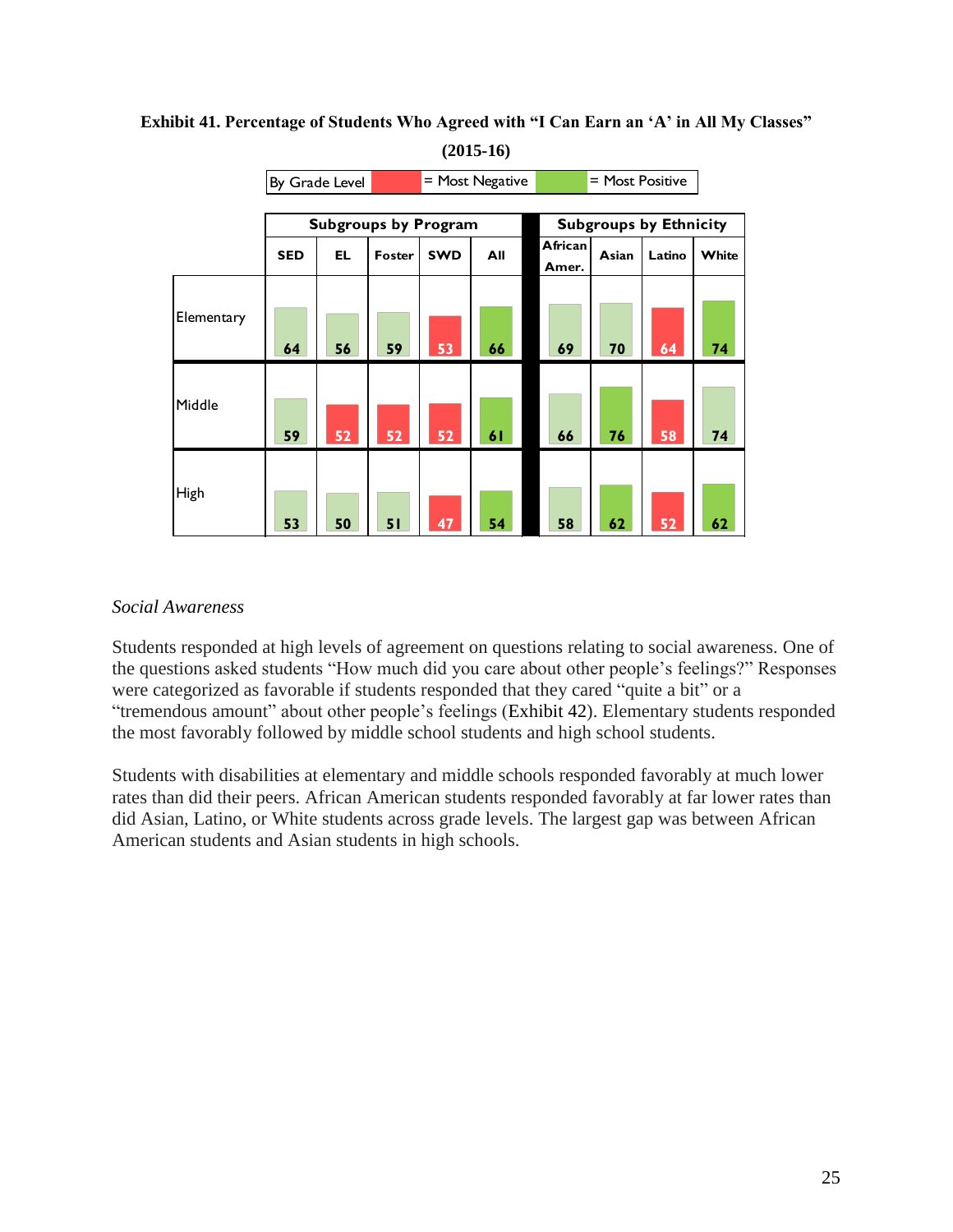#### **Exhibit 42. Percentage of Students Who Responded Favorably to "How Much Did You Care About Other People's Feelings?" (2015-16)**

|             | By Grade Level |     |                                     |            | $=$ Most Negative |                  | = Most Positive               |        |       |  |  |  |
|-------------|----------------|-----|-------------------------------------|------------|-------------------|------------------|-------------------------------|--------|-------|--|--|--|
|             |                |     |                                     |            |                   |                  |                               |        |       |  |  |  |
|             |                |     | <b>Subgroups by Student Program</b> |            |                   |                  | <b>Subgroups by Ethnicity</b> |        |       |  |  |  |
|             | <b>SED</b>     | EL. | Foster                              | <b>SWD</b> | All               | African<br>Amer. | Asian                         | Latino | White |  |  |  |
| Elementary  | 86             | 83  | 84                                  | 76         | 87                | 82               | 90                            | 87     | 93    |  |  |  |
| Middle      | 76             | 72  | 71                                  | 70         | 77                | 66               | 84                            | 76     | 84    |  |  |  |
| <b>High</b> | 63             | 61  | 61                                  | 61         | 63                | 50               | 72                            | 63     | 70    |  |  |  |

## **School Safety and Discipline**

The School Experience Survey has asked stakeholders to rate their feelings of safety on school campus for several years. [Exhibit 43](#page-25-0) shows the trends in students' responses over the past three years. Positive response rates for feeling safe have been similar for elementary students over time, but decreased more than 10 percentage points for secondary students in 2014-15 and recovered only slightly in 2015-16. Elementary students have consistently felt safe most or all of the time at rates above 80%. Secondary students had lower rates of feeling safe, with 65% of middle school students and 63% of high school students agreeing that they felt safe in 2015-16.

<span id="page-25-0"></span>**Exhibit 43. Percentage of Students Who Felt Safe on School Grounds, 2013-14 to 2015-16**

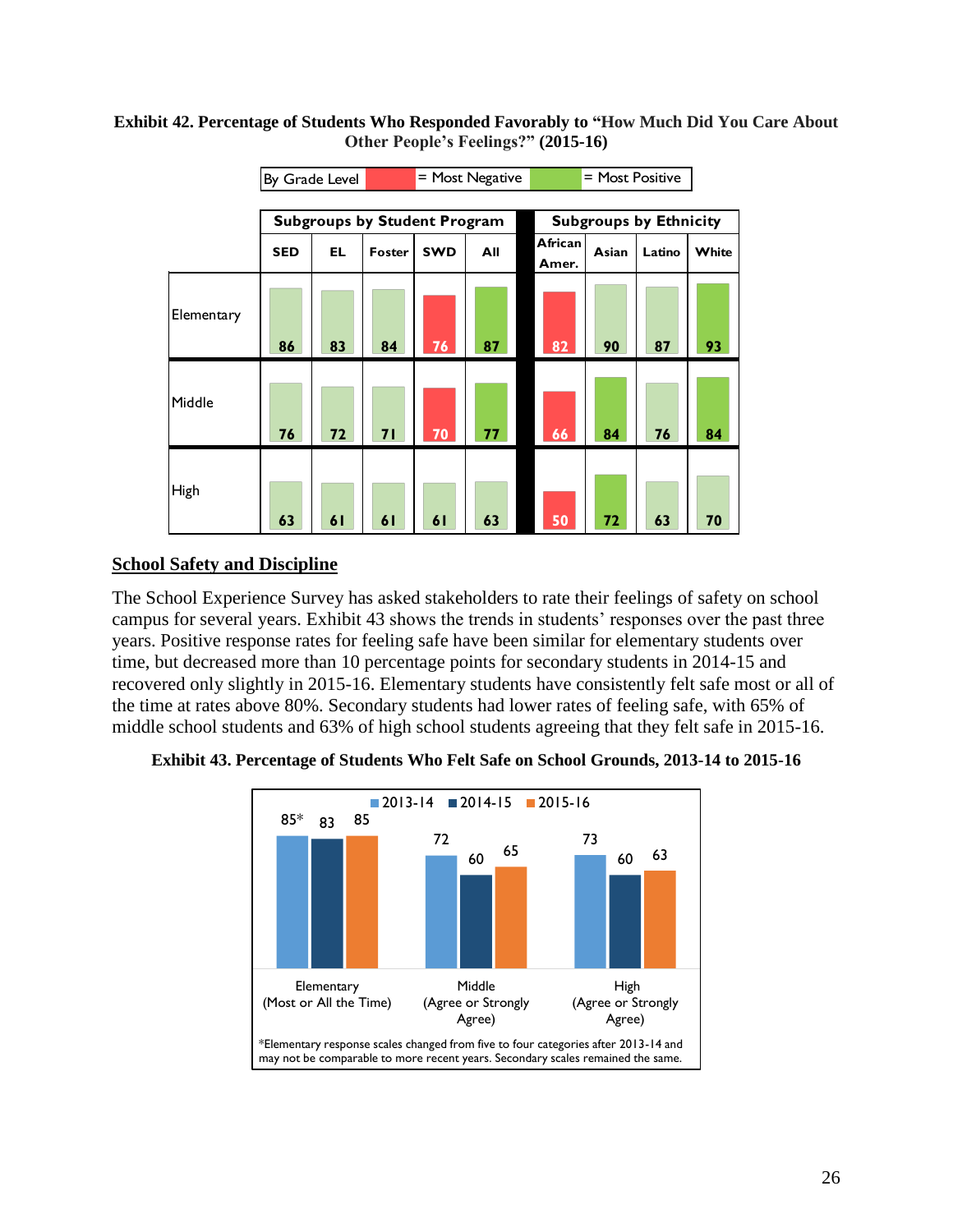Students, parents, and staff were asked about how safe they felt or felt that their children were on school grounds. As shown in [Exhibit 44,](#page-26-0) students agreed at lower rates that they were safe on school grounds than parents or staff did. Over 90% of parents agreed that their children were safe on school grounds at all grade levels. School staff agreed that they themselves were safe on school grounds at even higher rates, 94% or higher. Due to changes in survey questions, comparisons to prior years are not available. However, trends were similar in 2012-13 and 2013- 14; parents and staff felt that school grounds were safe more often than students did.



<span id="page-26-0"></span>

Stakeholders were also asked about the prevalence of bullying at schools. When asked to respond to "Bullying is a problem at my school," students at elementary schools agreed more than half the time (53%) in 2015-16 [\(Exhibit 45\)](#page-26-1). Agreement was lower at middle schools (39%) and lowest at high schools (18%). These rates have decreased consistently across grade levels since the 2010-11 school year. High school students were almost half as likely to agree that bullying was a problem in 2015-16 as they were in 2010-11.

<span id="page-26-1"></span>

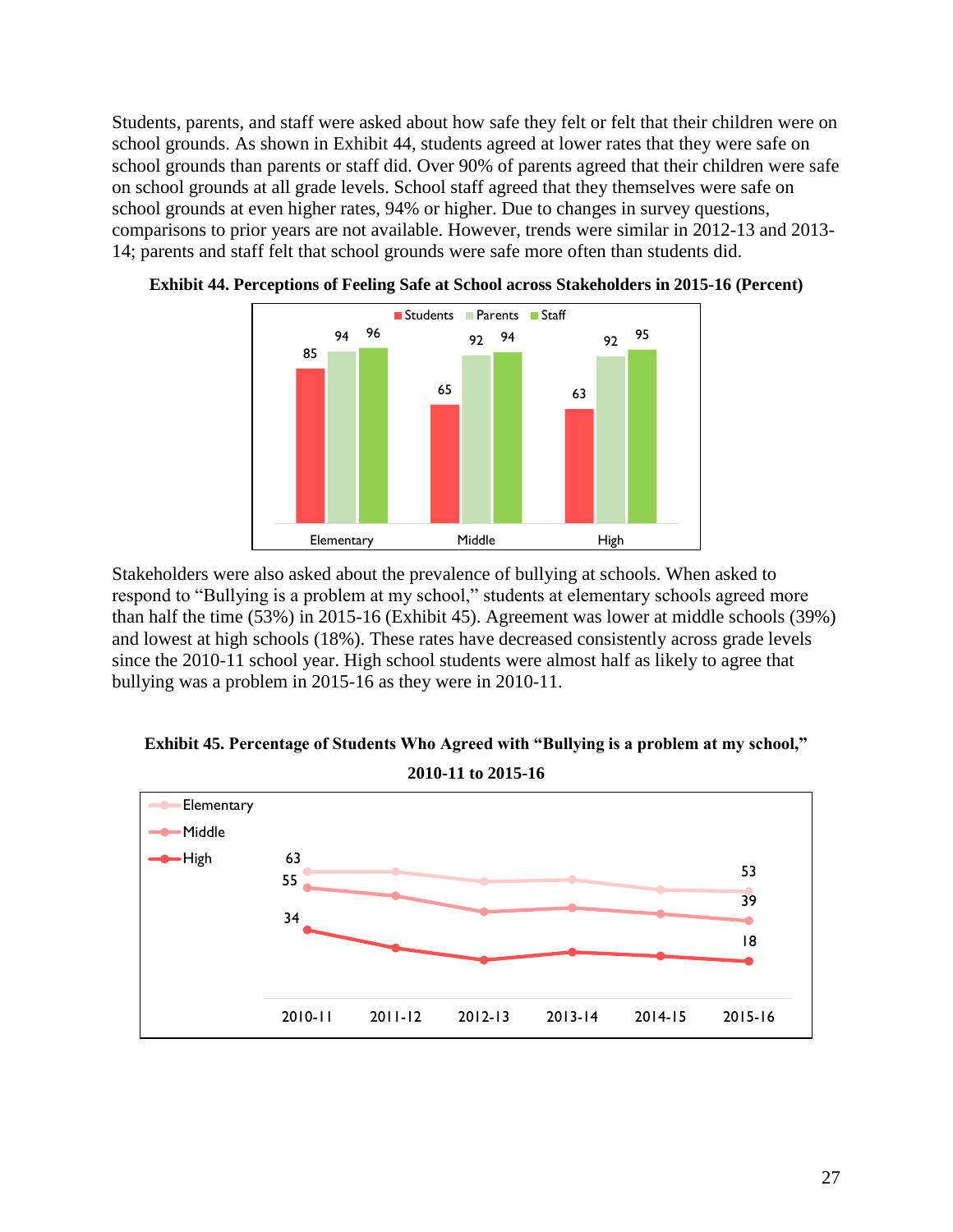There were some differences across student subgroups in agreement that bullying was a problem, highlighted in [Exhibit 46.](#page-27-0) English learners agreed at higher rates that bullying was a problem than did students overall across grade levels. Comparing across ethnicities, African American students were much more likely to report that bullying was a problem than other ethnic groups across all grade levels. Gaps among ethnic subgroups were largest at elementary schools.

|            | By Grade Level |     |                                     | $=$ Most Negative<br>= Most Positive |     |                  |                               |        |       |  |  |  |
|------------|----------------|-----|-------------------------------------|--------------------------------------|-----|------------------|-------------------------------|--------|-------|--|--|--|
|            |                |     | <b>Subgroups by Student Program</b> |                                      |     |                  | <b>Subgroups by Ethnicity</b> |        |       |  |  |  |
|            | <b>SED</b>     | EL. | Foster                              | <b>SWD</b>                           | All | African<br>Amer. | Asian                         | Latino | White |  |  |  |
| Elementary | 56             | 59  | 56                                  | 52                                   | 53  | 61               | 43                            | 55     | 39    |  |  |  |
| Middle     | 40             | 49  | 43                                  | 48                                   | 39  | 45               | 34                            | 39     | 34    |  |  |  |
| High       | $ 9\rangle$    | 28  | 23                                  | 26                                   | 18  | 24               | 18                            | 18.    | 20    |  |  |  |

<span id="page-27-0"></span>**Exhibit 46. Percentage of Students Who Agreed with "Bullying is a problem at my school" by Subgroups in 2015-16**

[Exhibit 47](#page-28-0) shows the results of students agreeing with statements about being able to get help with bullying. The majority of students agreed over the past three years with "I know who I could talk with at my school to report bullying." While 80% or more of elementary students agreed with this statement all three years, middle school and high school students agreed at much lower rates.

Students were also asked if adults at their school would try to help them if they said they were being bullied. Rates of agreement were slightly higher on this item than for knowing whom to talk with to report bullying. Agreement was highest at elementary schools and lowest at high schools. Agreement dropped in 2014-15 on both items and recovered or held steady in 2015-16.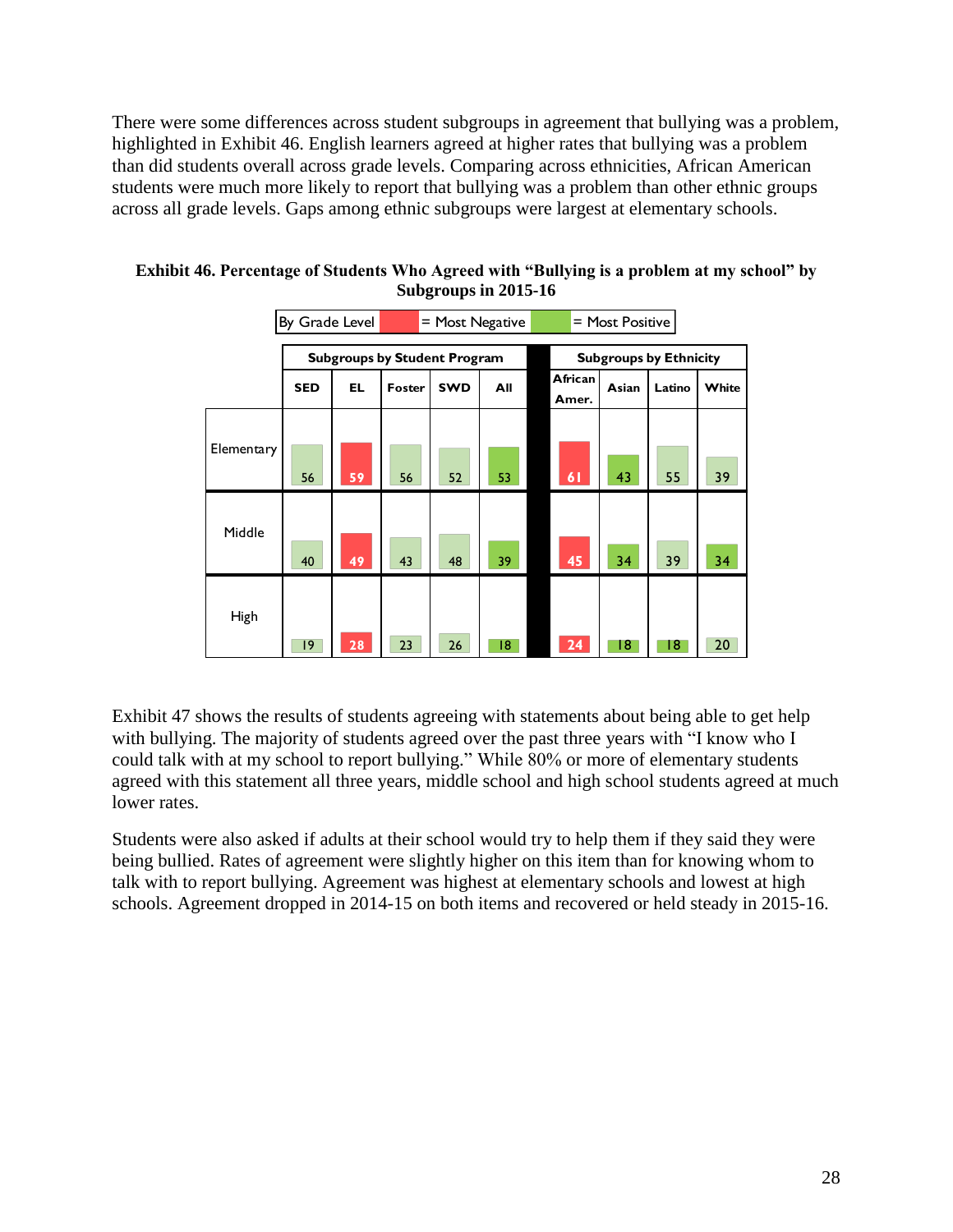<span id="page-28-0"></span>

**Exhibit 47. Percentage of Students Who Said They Would Receive Help with Bullying**

Parents and school staff were asked to respond to statements about providing supports to students who experience bullying, shown in [Exhibit 48.](#page-28-1) Parents responded to "My child's school would be responsive to reports of bullying" and staff responded to "I address bullying that occurs in my school." Parents agreed at rates near or at 90% and staff agreed at rates at or above 97% across grade levels. These rates of agreement were much higher than for students who agreed that an adult on campus would help them, particularly at middle and high schools.

<span id="page-28-1"></span>**Exhibit 48. Percentage of Students, Parents, and Staff Who Agreed They Would Receive or Provide Help with Bullying Issues in 2015-16**

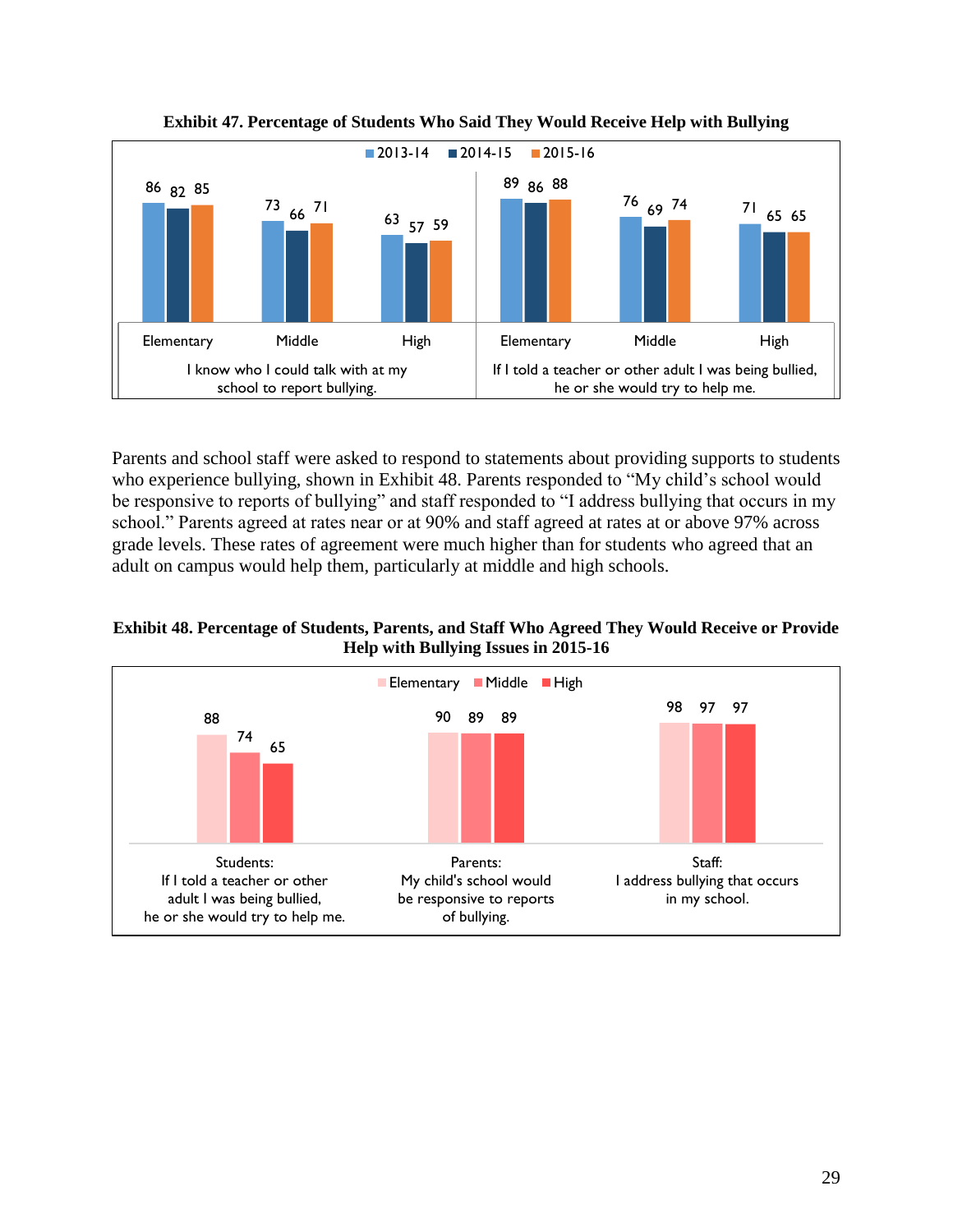Students were additionally asked a series of questions about specific problematic behaviors or acts of violence that they have experienced at school. Students were asked:

During the past 12 months, how many times on school property have you …

- Been pushed, shoved, slapped, hit or kicked by someone who wasn't just kidding around?
- Been afraid of being beaten up?
- Had mean rumors or lies spread about you?
- Had sexual jokes, comments, or gestures made to you?
- Been made fun of because of your looks or the way you talk?
- Had your property stolen, or deliberately damaged, such as your car, clothing, or books?

The results of these questions were combined into an overall rate of problematic or violent acts, shown in [Exhibit 49.](#page-29-0) Elementary students had slightly different answer options from middle and high school students as indicated in the table, reducing comparability across grades. Although not shown, the majority of students reported zero problematic or violent acts: 62% of elementary students, 69% of middle school students, and 79% of high school students.

Bullying or violence was experienced by 22% of elementary students most or all of the time. Problematic behaviors or violence was experienced by 17% of middle school students two or more times in the last year compared to 12% of high school students. By subgroups, English learners (highlighted as the highest rate), foster youth, and students with disabilities reported bullying acts at higher rates than all students did in elementary schools. Students with disabilities were also more likely to report frequent acts of bullying in middle schools.

Across ethnicities, African American students reported the highest rates of bullying acts across grade levels. African American students in elementary schools reported that bullying acts were occurring most or all of the time at twice the rate of White students (28% compared to 14%).

|                                                          | By Grade Level<br>$=$ Most Negative<br>= Most Positive |           |                             |            |     |  |                               |       |        |       |  |
|----------------------------------------------------------|--------------------------------------------------------|-----------|-----------------------------|------------|-----|--|-------------------------------|-------|--------|-------|--|
| <b>Frequency of Acts of</b>                              |                                                        |           | <b>Subgroups by Program</b> |            |     |  | <b>Subgroups by Ethnicity</b> |       |        |       |  |
| <b>Bullying Reported by</b><br><b>Students (Average)</b> | <b>SED</b>                                             | <b>EL</b> | Foster                      | <b>SWD</b> | All |  | African<br>Amer.              | Asian | Latino | White |  |
| <b>Elementary: Most or All</b><br>of the Time            | 24                                                     | 30        | 27                          | 28         | 22  |  | 28                            | 15    | 23     | 14    |  |
| <b>Middle: 2 or More Times</b><br>in the Last Year       | 17                                                     | 19        | 20                          | 22         | 17  |  | 23                            | 16    | 16     | 19    |  |
| High: 2 or More Times in<br>the Last Year                | 12                                                     | 16        | 4                           | 15         | 12  |  | 16                            | П     | п      | 13    |  |

### <span id="page-29-0"></span>**Exhibit 49. Average Rate of Students Who Reported Persistent Problematic or Violence Acts in 2015-16 by Subgroups (Percent)**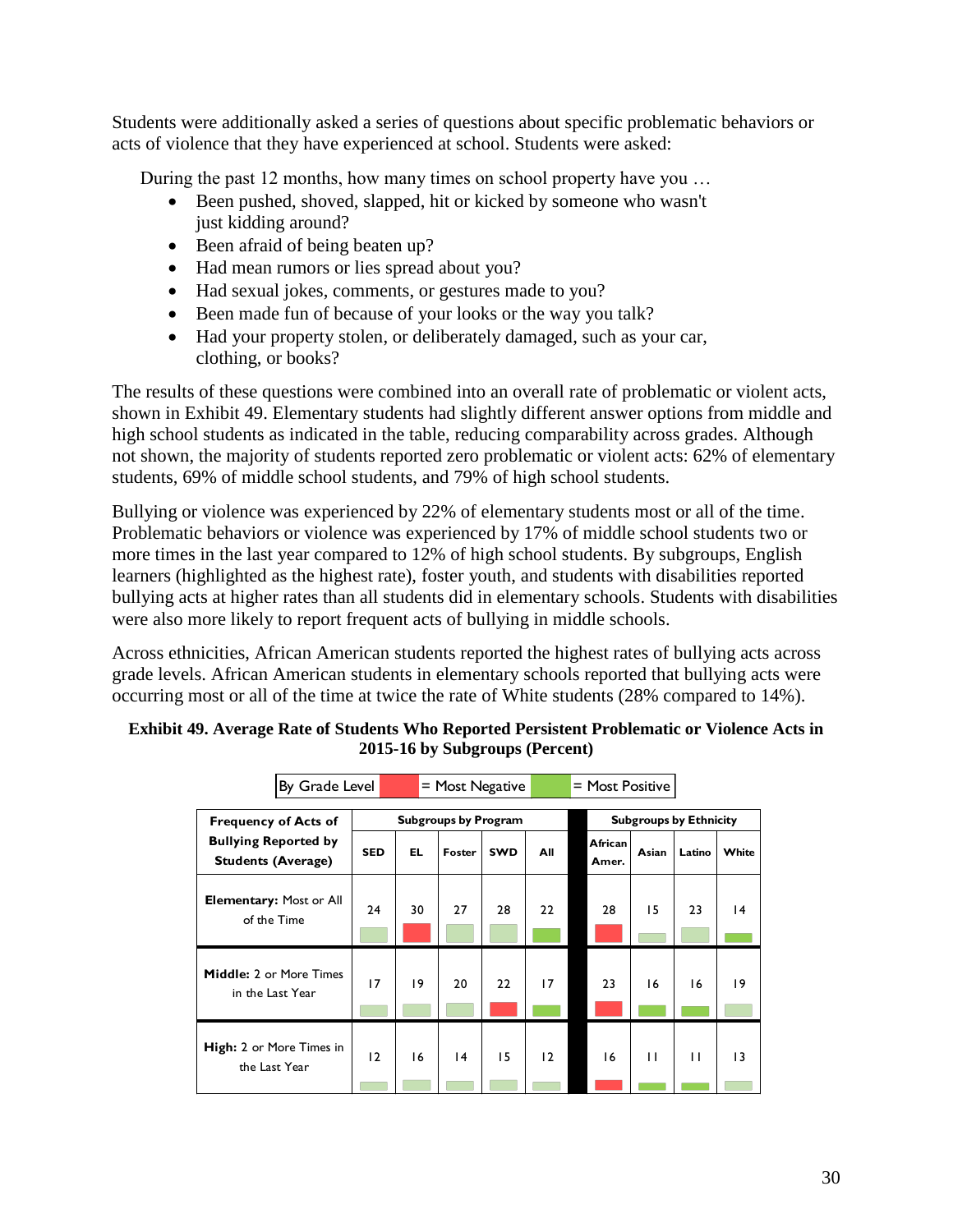School staff were asked if various types of bullying, harassment, or disrespectful behaviors were moderate or severe problems at their schools. These data are shown across two years in [Exhibit](#page-30-0)  [50.](#page-30-0) There were improvements in staff reporting that any of the behaviors were moderate or severe problems in 2015-16, with declines across all grade levels compared to 2014-15. Out of all problematic behaviors, disruptive behavior was most frequently cited as being a moderate or severe problem. All behaviors listed in [Exhibit 50](#page-30-0) were more problematic at middle schools than they were at elementary or high schools.

<span id="page-30-0"></span>

| Exhibit 50. Staff Perceptions on Severity of Student Problems at their Schools in 2014-15 and 2015- |
|-----------------------------------------------------------------------------------------------------|
| 16 (Percent)                                                                                        |

| Reported as a Moderate or | <b>Elementary</b> |             |             | Middle      | High        |         |  |  |
|---------------------------|-------------------|-------------|-------------|-------------|-------------|---------|--|--|
| <b>Severe Problem</b>     | $2014 - 15$       | $2015 - 16$ | $2014 - 15$ | $2015 - 16$ | $2014 - 15$ | 2015-16 |  |  |
| Disruptive behavior       | 39%               | 33%         | 54%         | 47%         | 46%         | 39%l    |  |  |
| Lack of respect of staff  | 20%               | 15% I       | 41%         | $32\%$      | 32%         | 26%     |  |  |
| Harassment or bullying    | 21%               | l 6% l      | 37%         | 29%         | 20%         | l 7% l  |  |  |
| Physical fighting         | $ 2\% $           | $9\%$       | 23%         | $17\%$      | I 3% I      | l 2% l  |  |  |
| Racial/ethnic conflict    | $6\%$             | $5\%$       | 3%          | 10%         | $9\%$       | 8%      |  |  |
|                           |                   |             |             |             |             |         |  |  |

In terms of fairness and discipline, students were asked if "All students are treated fairly when they break school rules" [\(Exhibit 51\)](#page-30-1). Elementary students had different answer options from middle and high school students, indicated in the table below. Among elementary students, 65% said that students were treated fairly when they broke school rules. High school students agreed slightly less often than middle school students did (53% compared to 56%).

Among subgroups, students with disabilities in elementary schools agreed less often than all elementary students did (60% compared to 65%). Comparing across ethnicities, African American students were much less likely than their Asian or White peers were to say that all students are treated fairly when they break school rules. This was consistent across elementary, middle, and high schools.

<span id="page-30-1"></span>

| Exhibit 51. Students Who Said That All Students Are Treated Fairly When They Break School |  |                                         |  |
|-------------------------------------------------------------------------------------------|--|-----------------------------------------|--|
|                                                                                           |  | Rules in 2015-16 by Subgroups (Percent) |  |

|                                                  | By Grade Level |            | $=$ Most Negative<br>$=$ Most Positive |                             |            |     |         |                               |        |       |  |  |
|--------------------------------------------------|----------------|------------|----------------------------------------|-----------------------------|------------|-----|---------|-------------------------------|--------|-------|--|--|
| <b>Students Are Treated</b>                      |                |            |                                        | <b>Subgroups by Program</b> |            |     |         | <b>Subgroups by Ethnicity</b> |        |       |  |  |
| <b>Fairly When They</b>                          |                | <b>SED</b> | EL                                     | Foster                      | <b>SWD</b> | All | African | Asian                         | Latino | White |  |  |
| <b>Break School Rules</b>                        |                |            |                                        |                             |            |     | Amer.   |                               |        |       |  |  |
| <b>Elementary: Most or</b><br>All of the Time    |                | 64         | 61                                     | 65                          | 60         | 65  | 59      | 70                            | 65     | 70    |  |  |
| <b>Middle:</b> Agree or<br><b>Strongly Agree</b> |                | 55         | 57                                     | 53                          | 54         | 56  | 48      | 61                            | 56     | 56    |  |  |
| High: Agree or<br><b>Strongly Agree</b>          |                | 54         | 57                                     | 53                          | 54         | 53  | 42      | 55                            | 54     | 51    |  |  |